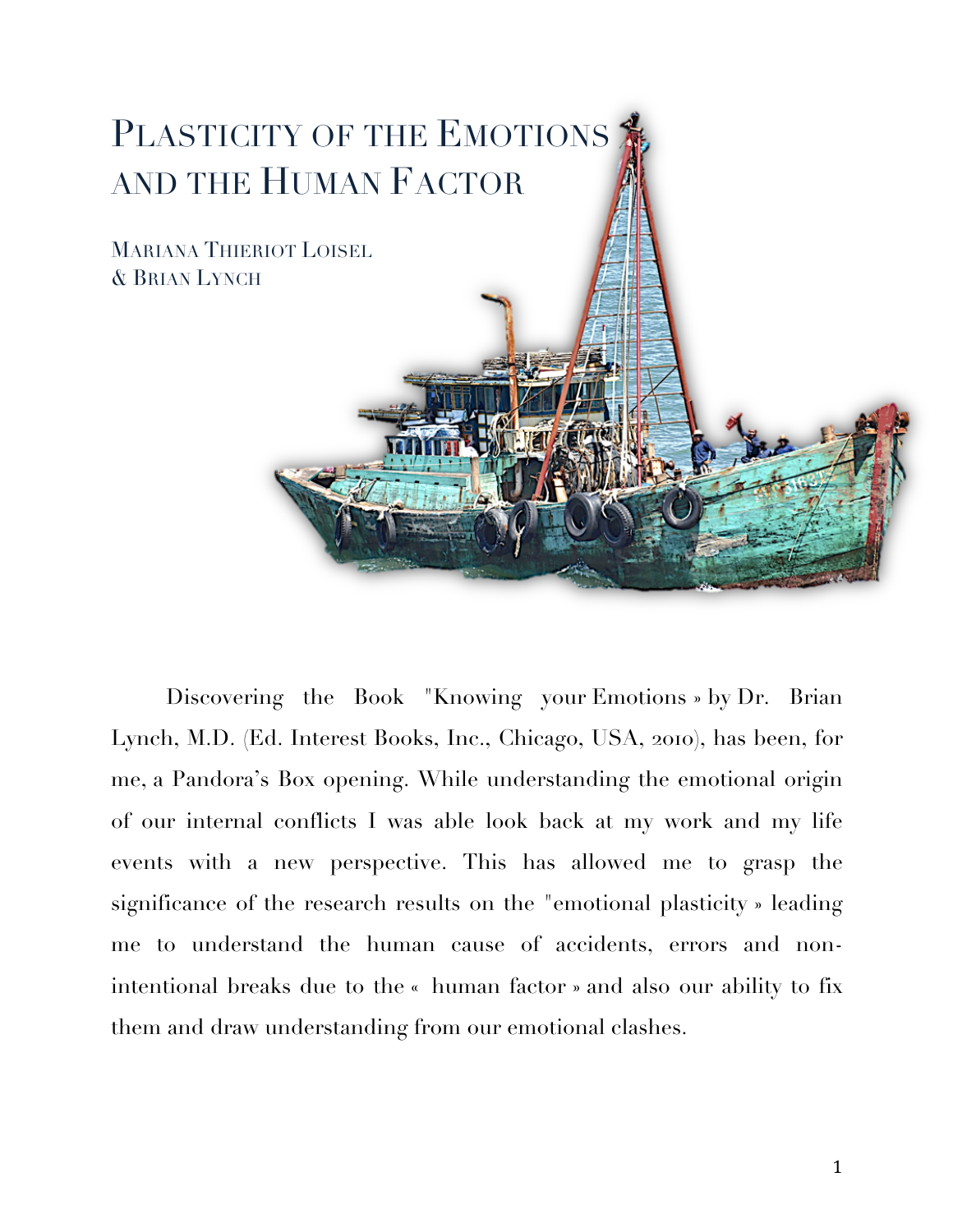The present work developed from Dr Lynch's book represents a slow and progressive approach to define our emotions that may experience in various circumstances: a learning process, the choice of an occupation, or the choice of changing or quitting this occupation or training program. We will explain how all of us can envision, in a "nonintentional » way, future scenarios of disablement or conversely how we can use and optimize our emotional plasticity to overcome a negative scenario and alter our future. In this way, Marc William Debono's work on the plasticity of the mind brings an important contribution to this research on emotions.

### I) EMOTIONS COME FIRST

 

Our first step is learning that new idea: **"the idea that emotion comes first and then we think and do, or do and think."1** When we think and do, when we plan our classes and everything goes well, people are interested, understand what we mean, are not confused or lost, they learn together, we are motivated to do our job, well there is no need for a paper. We are able to match mutual interest, "affective attunement"<sup>2</sup> and the transmission of knowledge. We have all experienced at least once this joyful and exciting situation of being enthousiastic of having learned something new!

<sup>&</sup>lt;sup>1</sup> LYNCH Brian, M.D *Knowing your emotions* from Brian Lynch, M.D. Ed. Interest Books, Inc., Chicago, USA, 2010, p.7

<sup>&</sup>lt;sup>2</sup> NATHANSON Donald in Shame and Pride, affect, sex and the birth of the self, Norton, USA, 1992 p.112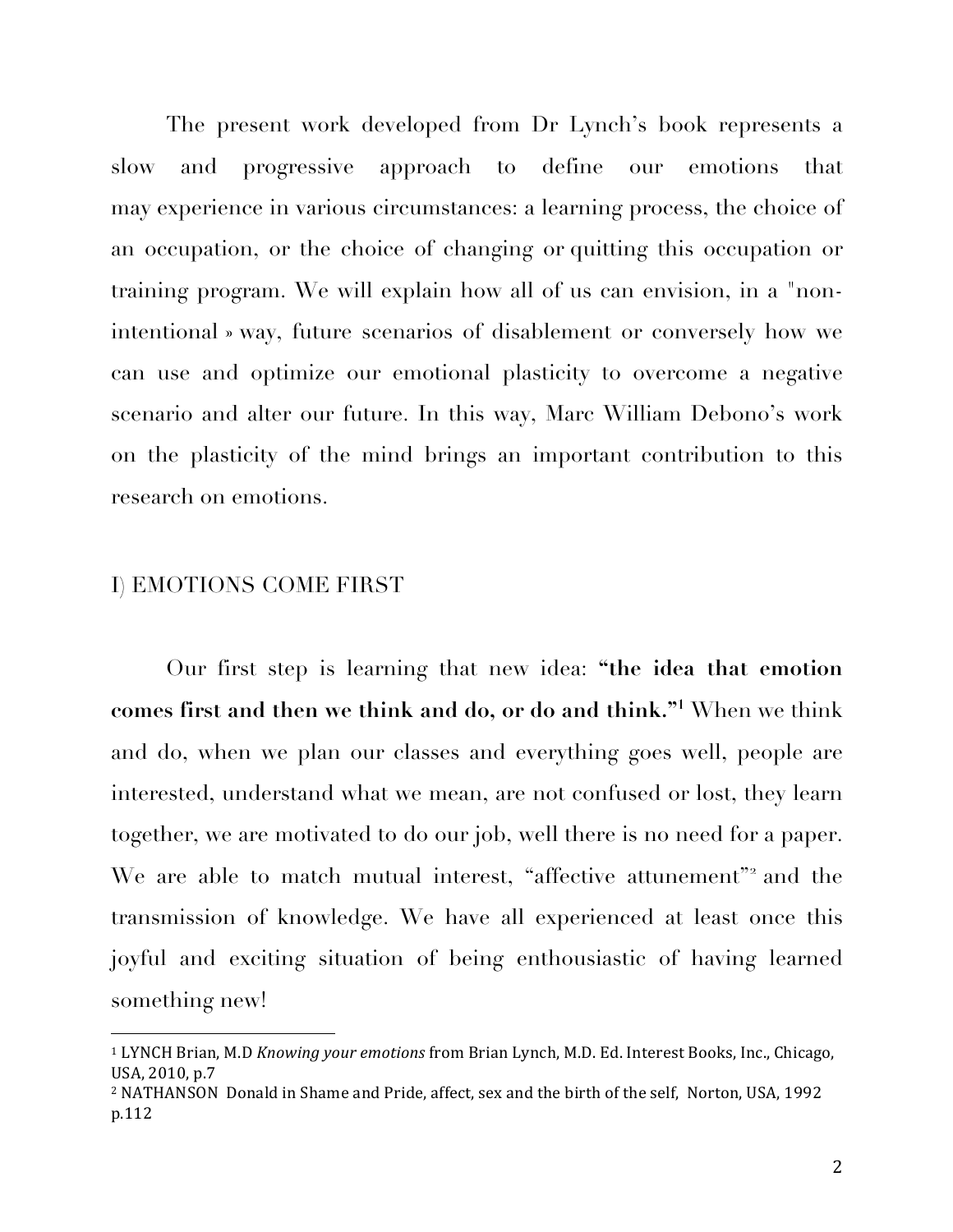But unfortunately that's not the every day life of the majority of the schools and Universities around the word. I would like to go one step further. Dealing with emotions in learning situation for both professor and student is very often difficult and frustrating. We feel, we evaluate, we do and then, often, to late, we think. Those spontaneous judgments, driven by emotion, are called by Paul Ricoeur<sup>3</sup> "*jugement prima facie"* and manifest what we desire or don't desire immediately. Those nonintentional judgments or intuitions are a connection between labels of good and bad, emotions of shame and pride, and actions, before we engage in reasoning.

Desire is not right or wrong. Desire is a form of interest that drives our attention to something. It is the right thing to do based on our memory. In this new moment the old memory might guide us into an error in judgment, such as I hate math or I am not able to learn math: I describe it by "non-intentional attitudes" during the learning process.

Those non-intentional attitudes expresses an evaluation that interfere in the learning process and may block our interest, building a learning disability script, based on the affects of shame, guilt, dissmell and disgust. We get bored and then we quit.

<sup>&</sup>lt;sup>3</sup> RICOEUR Paul in Soi même comme un autre, Le Seuil, Paris, 1993.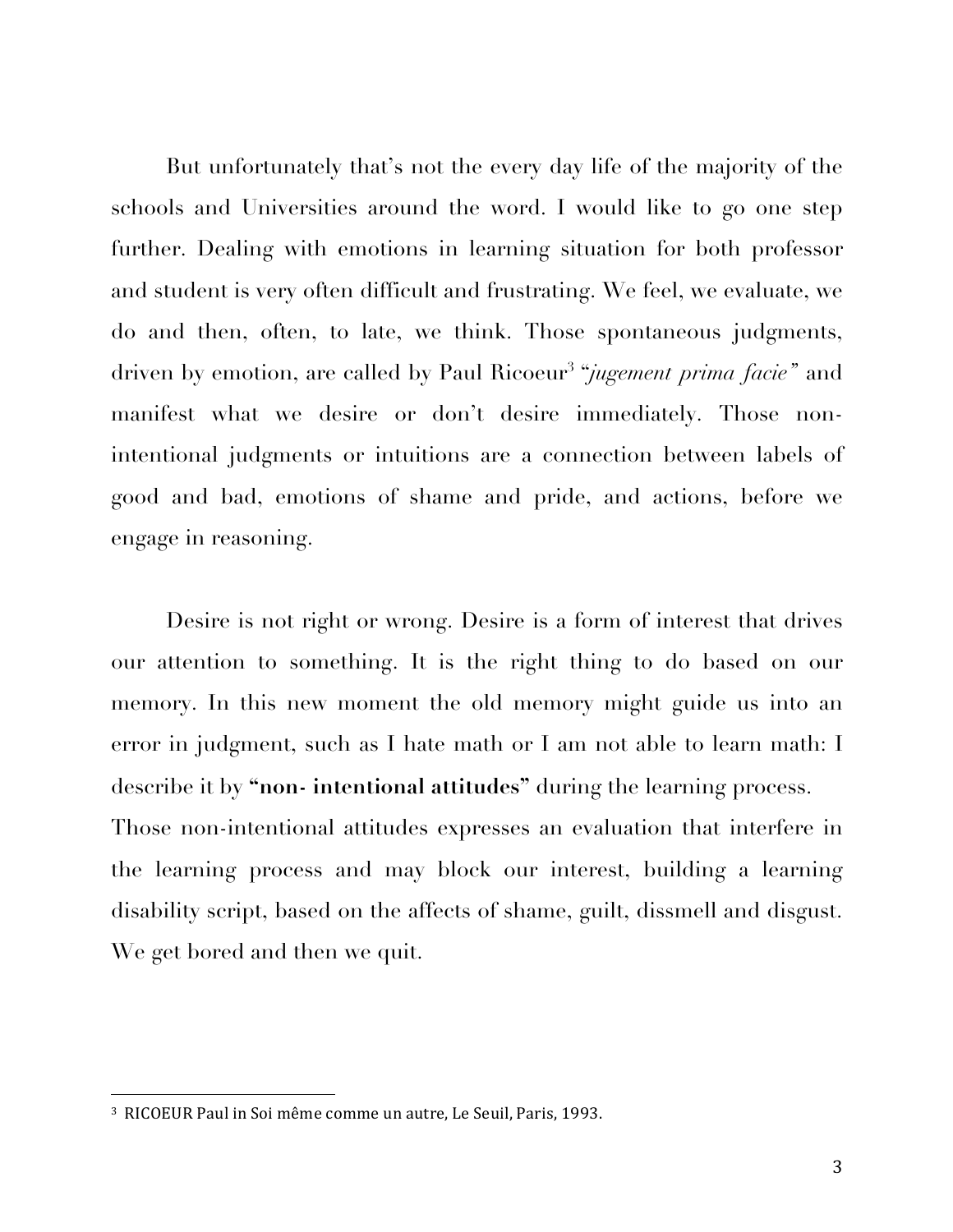Following the works of Lacan and Freud, we can under evaluate or over evaluate the others, ourselves. Those non-intentional but conscious evaluations interfere and do damage to the learning process. They are based on our biography, on the complex memory- feelings that will constitute our learning script, on our affective history during the learning process.

According to Brian Lynch emotion is neither positive nor negative but neutral. But the evaluation one's make about his or her emotions, the label good or bad he associates to it, will increase the difficulties during the learning process. If we feel ashamed because we have done something wrong, the way we evaluate this shame, based on our past experiences will help us to proceed, or on the contrary will paralyze us.

Our evaluation in the classroom must follow the first sequence: we feel, we think, we judge and then we act (a stimulus, a feeling, an evaluation and then a response).We feel mutual interest, we analyze the facts, we think: are we able to solve the math problem, yes or no, why? And then we judge: I am using the wrong approach I have to reevaluate and change the method.

In fact if we look to emotions and the affects that drives those emotions such as shame and guilt that can block the learning process, we learn that they are intimately connected with non-intentional evaluations,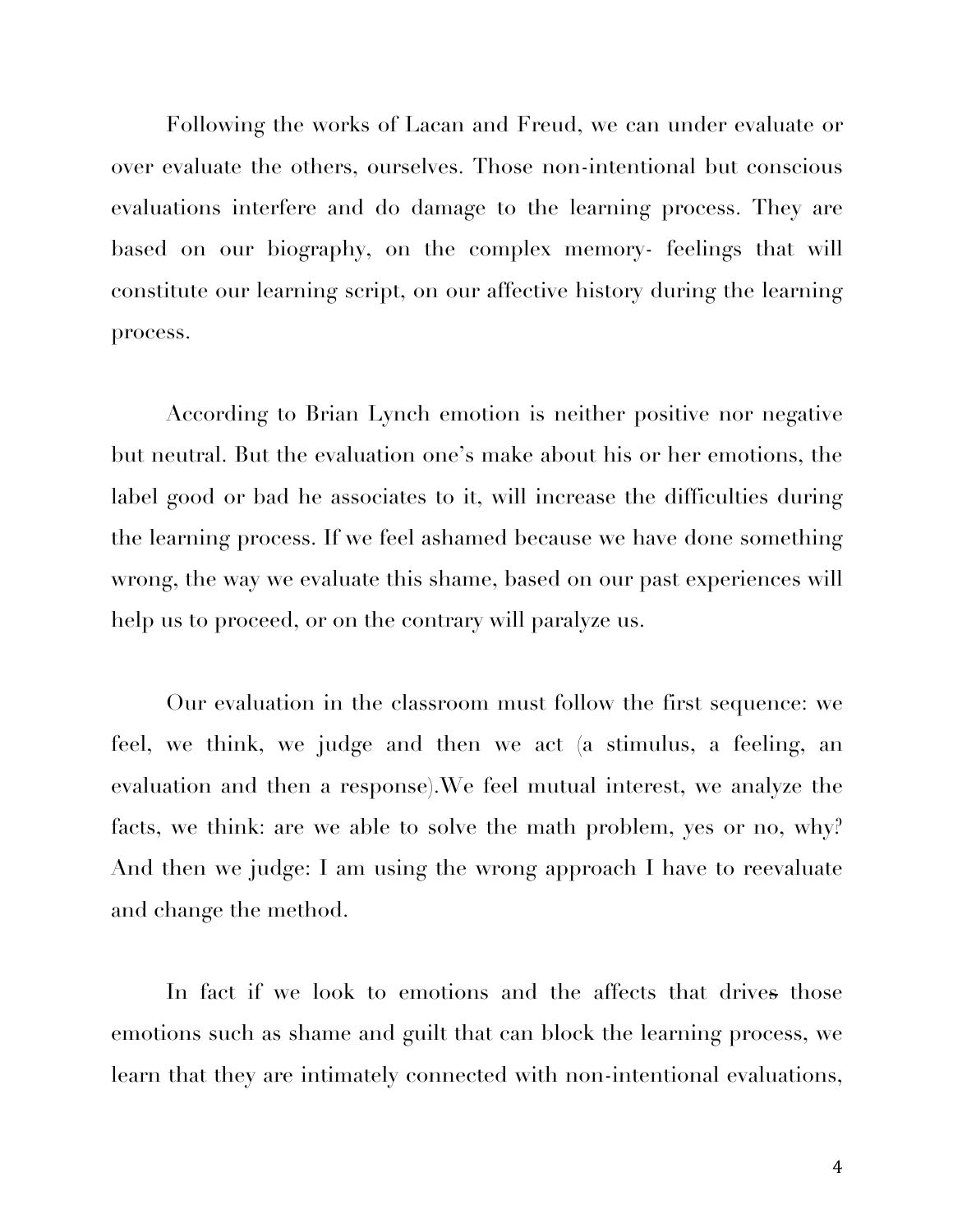they can be the result of evaluations driven by fear and shame, and even the fear of feeling ashamed: "I will never succeed, my parents will be disappointed, the teacher is going to punish me, my mother said I was no good at school", and we go on building our script.

In order to learn, you have to swim for instance, without knowing how to swim. You have "to do something, without knowing how to do something in order to learn how to do it<sup>"4</sup>. It's risky, and very often we don't succeed the first time, we need a lot of repetition to understand how things can work… So if we share mutual interest: affective attunement in the class, and have good explanations, maybe we can dive safely!

In fact, Lacan and Melanie Klein noticed a difference between cognitive interest and physical needs, we can't reduce interest for Lacan to a physical need, because when we are interested in someone our imagination, our fantasy, plays an important part in the scenario. Why do we prefer the way a teacher explains a subject to us? Why are we more attracted to some students more than others? Because they show interest in the class or because they remind us the student we once were? Why we don't feel good with some teachers? Sometimes we have to go back to our very early childhood, and the way we were perhaps hurted while we expressed our inner affects in order to learn, how to stand, how to manipulate a spoon, how to speak… As describe Dr. Lynch: **" Not that** 

<sup>&</sup>lt;sup>4</sup> MEIRIEU, Philippe in Apprendre oui mais comment, ESF, Paris, 1991.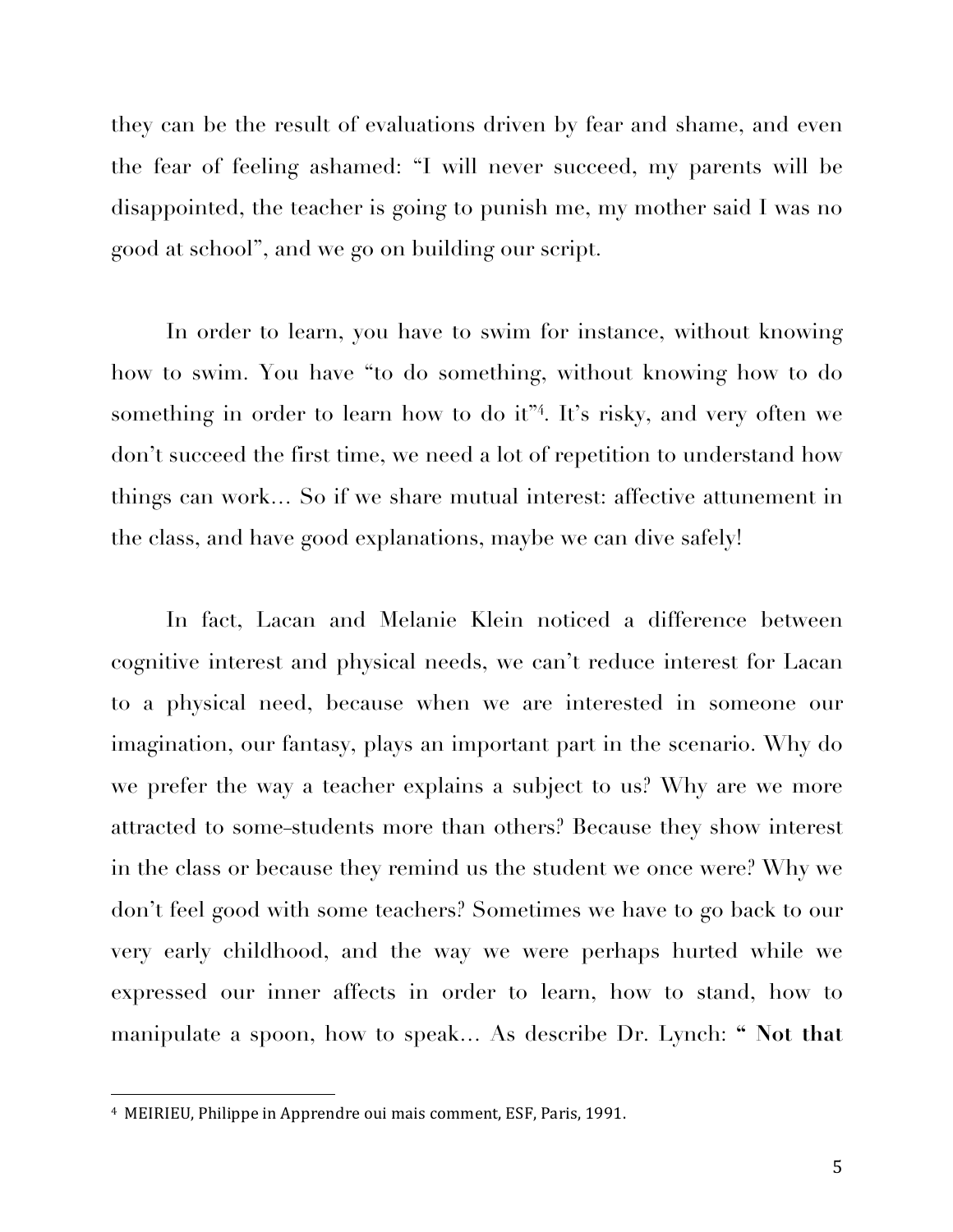**babies cannot reason before talking, but observation shows us that they communicate first, much more through emotion."5**

When I taught Melanie Klein to the students in Psychology of education, we were all very interested in following what she calls " pulsion épistémophilique": the will of understanding, the will of meaning, a cognitive drive such as interest, babies do have, but they also need affective attunement, care, so that they can begin to learn, and develop this will of understanding in order to interact positively with the others safely: we do build together "scripts" of learning" or learning disability scripts.

In fact: **"A smile in Borneo is the same smile in the United states"6 .** The enthusiasm of learning something new has a special taste, to stand up and walk, to hold on to a spoon, to be able to communicate trough a language: this represents the 'script' of "pride"; the completion of interest-joy that will allow us later on to choose our own path, by ourselves, to experience freedom that comes with autonomy.

Speaking of freedom I refer to the human rights declaration: I do believe that we need freedom, brotherhood, and the same opportunity for development. I do believe we are born equal in dignity and rights.

<sup>&</sup>lt;sup>5</sup> LYNCH Brian, M.D *Knowing your emotions* from Brian Lynch, M.D. Ed. Interest Books, Inc., Chicago, USA, 2010, p.7

<sup>&</sup>lt;sup>6</sup> LYNCH, ibidem p.8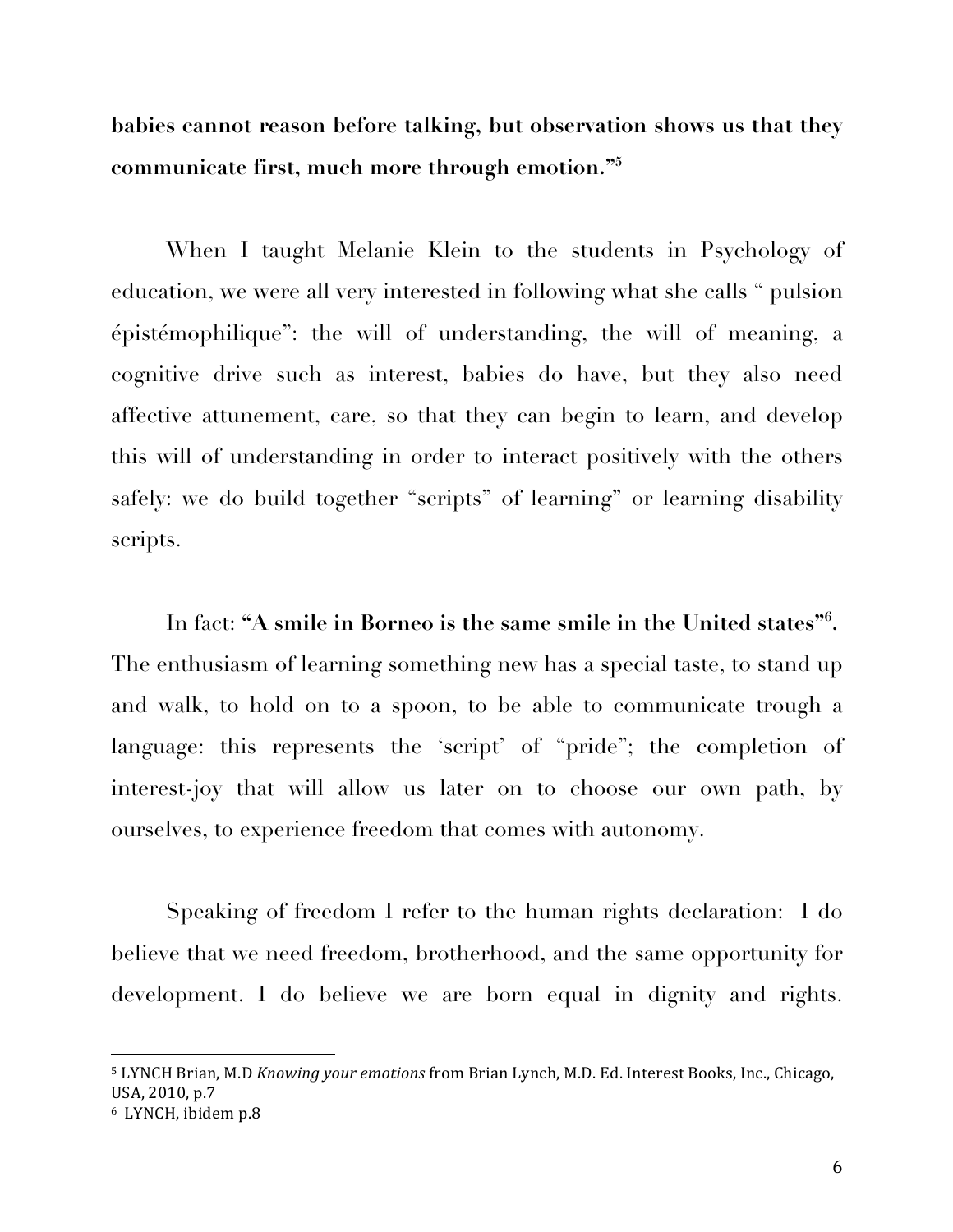Children love us spontaneously; they deserve to be loved in return during their learning process, they deserve scripts that increase joy and interest instead scripts that increase shame. For sure it will help them to stand up, hold on to a spoon or call your name, and later on sign their own names on a beautiful painting.

## II) UNDERSTANDING OUR EMOTIONS

According to Brian Lynch we can distinguish nine basic emotions:

"Interest Joy Surprise Anger Fear **Distress** Disgust

Dissmell

Shame"<sup>7</sup>

Those emotions are issued of our affect system: *" We must look far beyond the invisible drives in our search for the nature of emotion*."<sup>8</sup>

<sup>&</sup>lt;sup>7</sup> LYNCH ibidem, p.15

<sup>8</sup> Donald L. NATHANSON in *Shame and Pride, Affect, Sex and the Birth of the Self,* Ed. W.W. Norton & Company, New York. London, 1992. P.45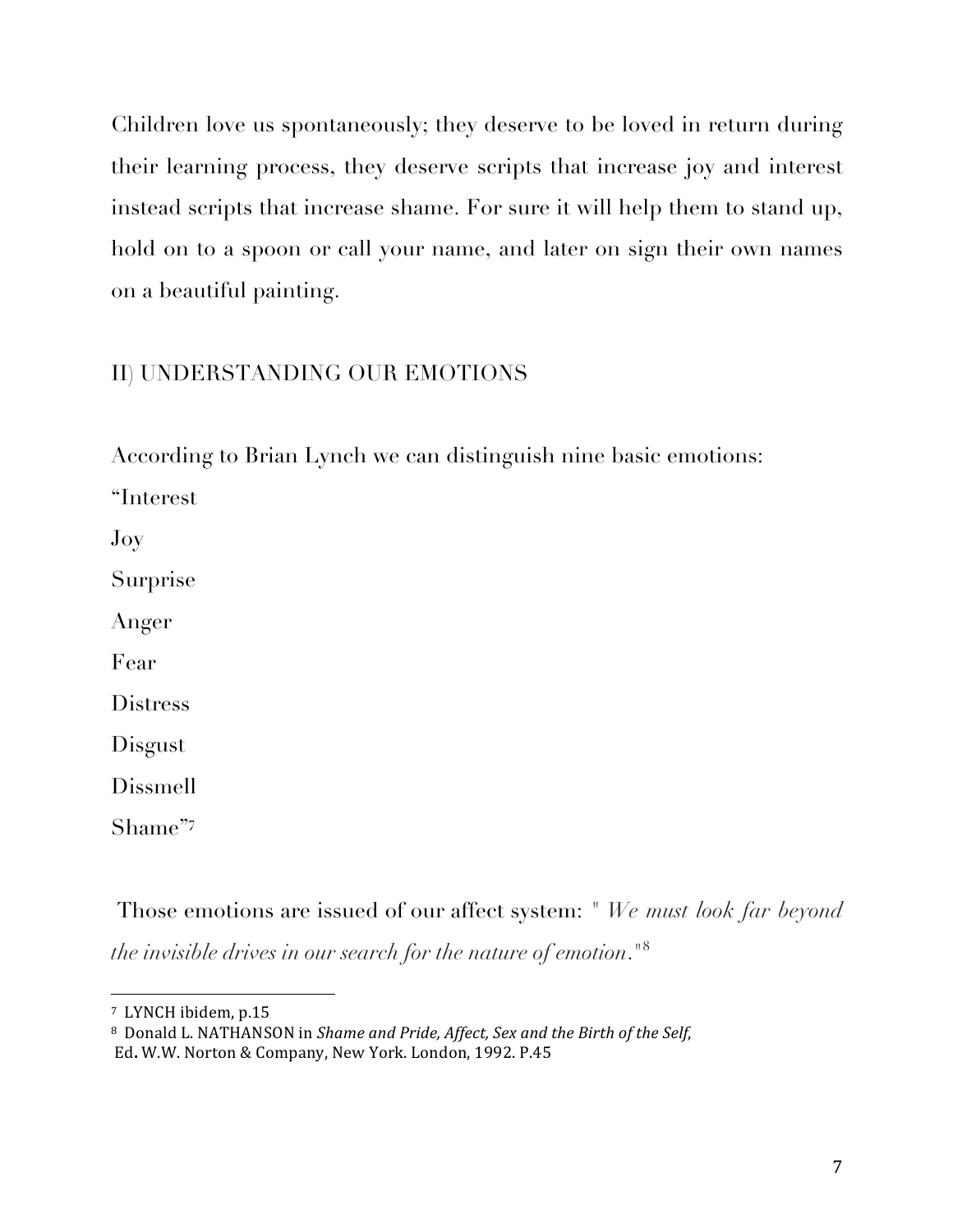In fact: *"Affect makes us care about different things in different ways. The reason that emotion is so important to a thinking being is that affect controls our acts upon the way we use thought, just as it takes over or influences bodily actions at the sites specific for it. Whenever we are said to be motivated, it is because an affect has made us so, and we are motivated in the direction and form characteristic of that affect. Whatever is important to us is made so by affect. Affect is the engine that drive us.*<sup>"9</sup> That' s why it is so important to pay attention to what drives us or on the contrary bored us, during the learning process.

### A) INTEREST-EXCITEMENT

*"Anybody who writes, paints, composes, dances or invents will gladly tell you how life can be taken over by the excitement generated in the wake of such novel thoughts. So alien to one's normal life can be the excitement of creativity that the ancient Greeks believed new ideas and the emotionality associated with them were the gift of an external being called Muse. When we say that someone has been "struck by the muse" we mean to indicate that this person is "helplessly" excited by the new ideas constantly triggering the affect interest- excitement*<sup>10</sup>.

Why the students are interested and excited in the learning process? Usually is because the interest is mutual, is shared. The teacher, the instructor or the Professor involves them in the learning process. This

 $9$  Ibidem 1 p.59

 $10$  Ibidem 1 p.75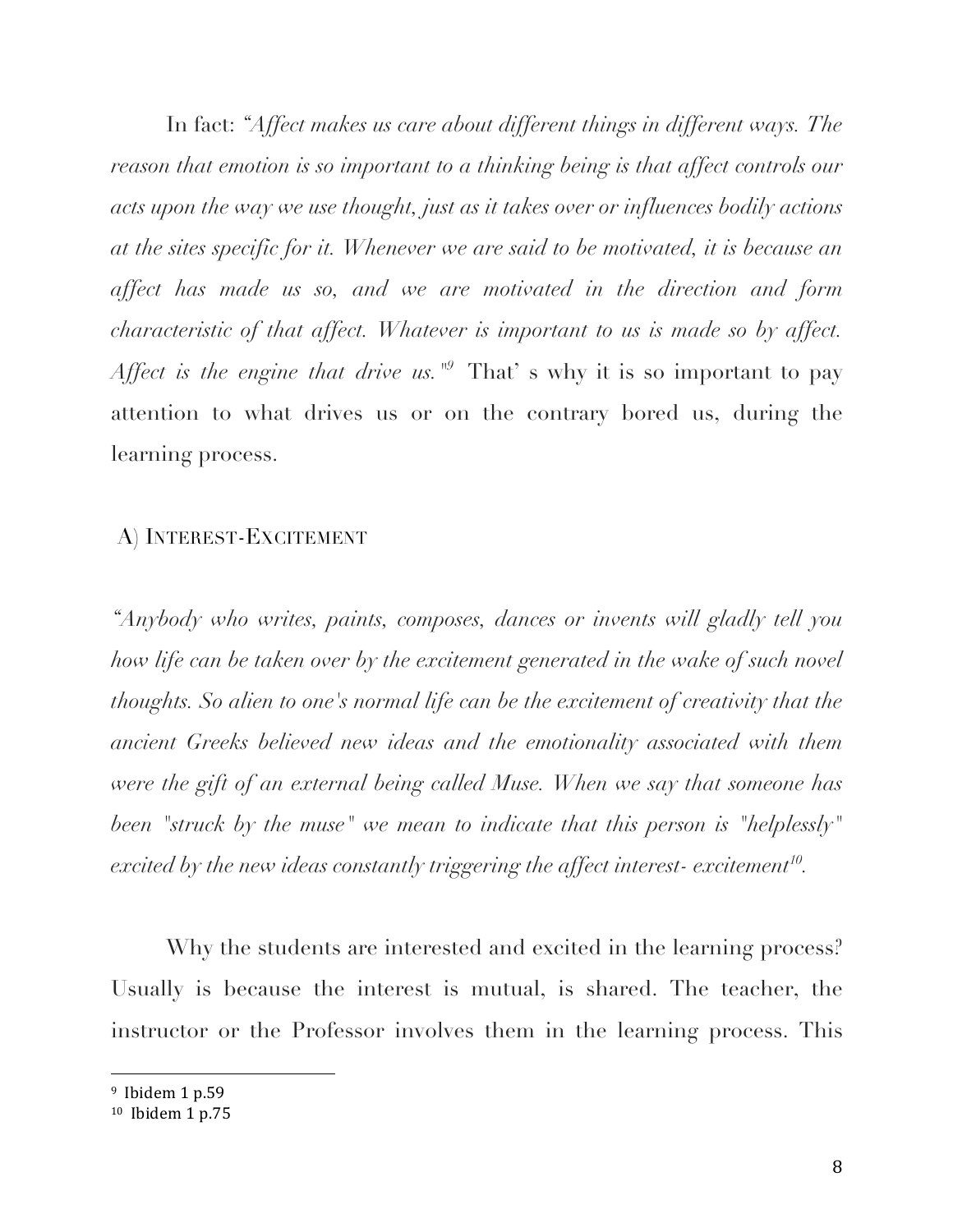involvement is very important. There are many ways to involve a student in the learning process: ask him to solve a problem with his colleagues instead of solving the problems for him and ask him to imitate us, show him his own abilities in solving problems, his personal talent, demonstrate trust, empathy, and help him to go on when he has difficulties. Offer him an actor learning script instead of a spectator one.

Even the way people look at each other can show empathy and mutual interest, can demonstrate to the students that teachers feel concerned about them, that they are happy to meet them:

### B) ENJOYMENT-JOY

*" Tomkins has commented that shared interocular contact-people merely gazing at each other- is the most intimate of human activities. How easy is this to understand when we recognize that the wonderful process of empathy depends*  entirely on the fact that each of us shares with the other this identical group of *affect mechanism".11*

Joy is contagious, when a teacher is motivated, is happy to do his job, is glad to share his knowledge, usually the enthusiasm becomes mutual, anyway it is easier to help the students to learn, even those ho shows more difficulties in the learning process. On the contrary if the

 $11$  Ibidem 1 p.79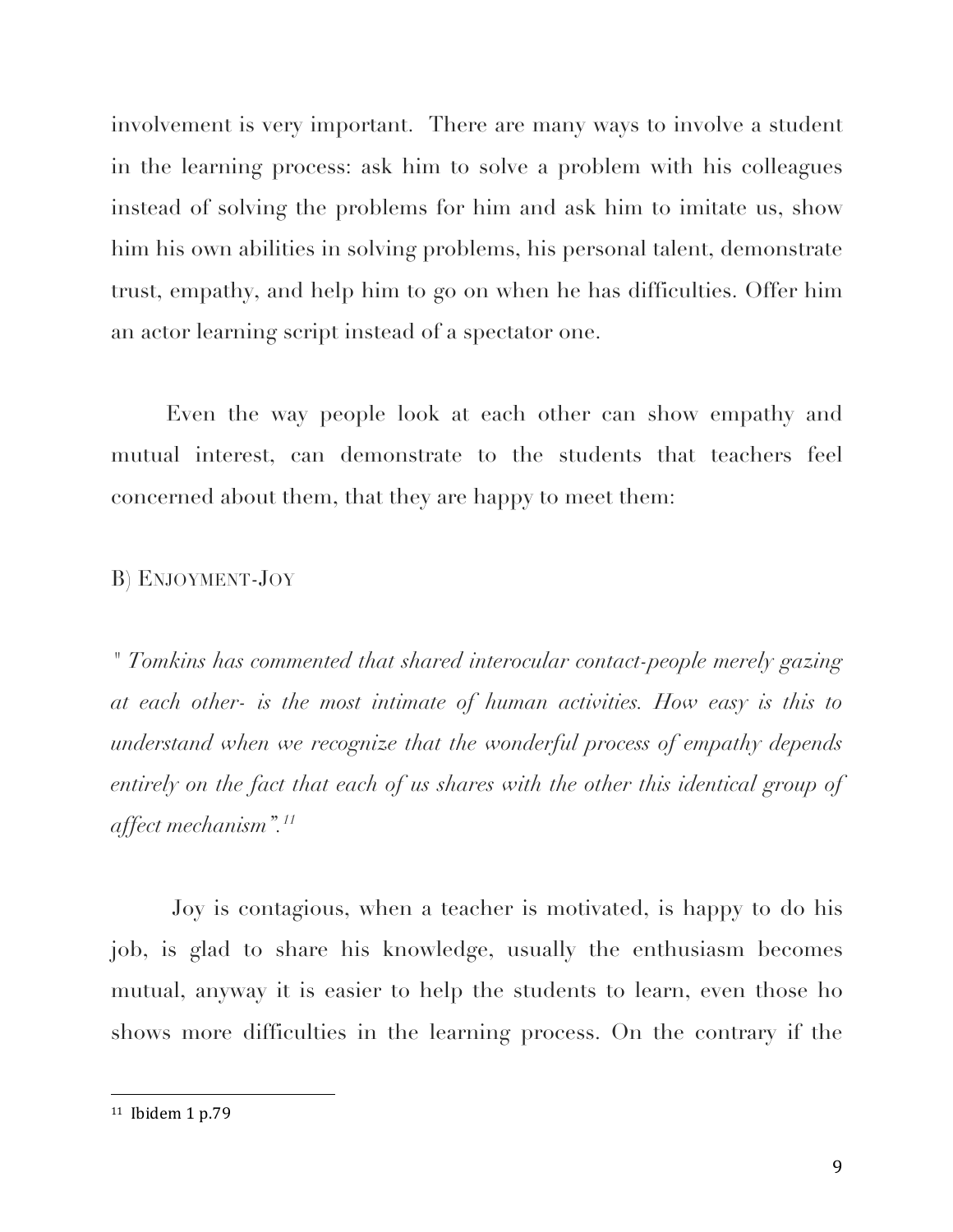teacher is depressed, angry, nervous, if he under evaluate the students, blaming them all the time, if he is the only actor on the stage, students have a chance to quickly get bored in that classroom.

### C) PRIDE

*"Throughout life, any experience in which personal efficacy is linked with a positive affect will produce healthy pride"12*

When students are actors, when they to solve problems by their own, they have a chance to be proud of their results. If they only repeat the lessons, they don't really create anything, they will only be proud of being obedient, but they will not learn to be the author of the script. In this way some teachers can manipulate pride: are the students going to be proud of pleasing the authority in the classroom even if they dislike what is going on in there? Or are they going to be proud of understanding how to solve a problem by themselves, proud of being free to do so, and to do it together?

What does means " personal efficacy" in the classroom, what is the script of the play? A competitive game full of shame and humiliation, or a cooperative game, where playing is a really pleasure, and where interest and joy are part of the script?

<sup>&</sup>lt;sup>12</sup> Ibidem 1 p. 84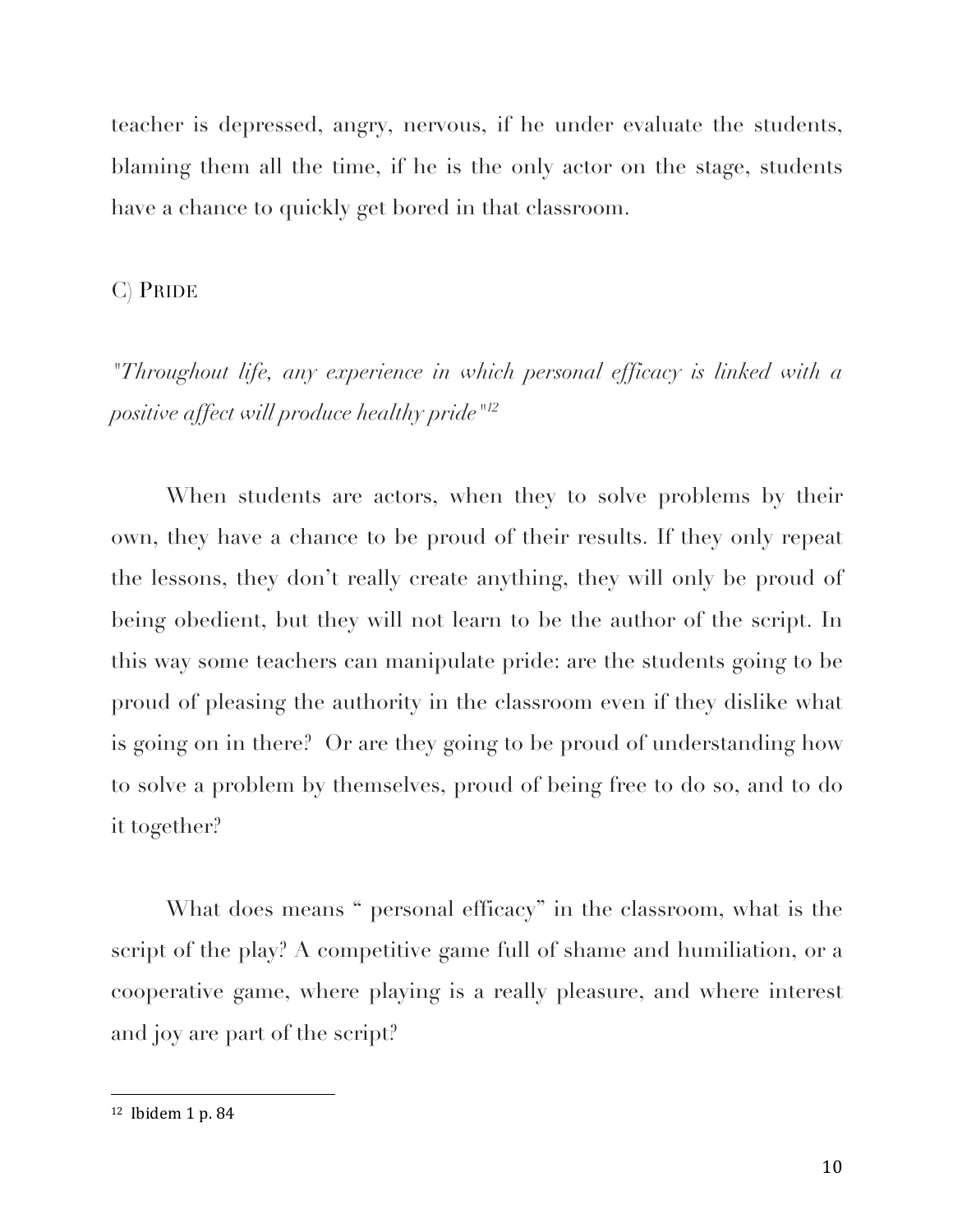To be proud:

"*This exultation involves the affect-enjoyment-joy and should properly be considered as one of the named emotions in which affect figures prominently. I define this feeling as one form of healthy pride- a normal emotion occurring in a rather specific situation, one that can be seen naturally and reproduced experimentally from earliest infancy throughout adult life. There are tree conditions to one experience this sort of pride; (1) A purposeful, goal-directed, intentional activity is undertaken while under the influence of the affect interestexcitement; (2) This activity must be successful in achieving it's goal; following which (3) the achievement of the goal suddenly releases the individual from the preceding effort and the affect that accompanies and amplifies it, thus triggering enjoyment-joy. In short, healthy pride involves what Broucek (1979) calls competence pleasure when our competence has been tested in an atmosphere of excitement."13*

When lives are ruled by shame in a competitive setting in the classroom, bullying is not far: *" Arrogance, haughtiness, disdain for the accomplishment of others, jealousy, envy and greed are only a few defensive attitudes and emotions that characterize those for whom self-awareness is more painful than pleasant. For those whose lives are ruled by shame, anything that can reduce the self esteem of others can assist them to feel better about themselves in relation to those others."14 P.87*

<sup>&</sup>lt;sup>13</sup> Ibidem 1 p.83

<sup>&</sup>lt;sup>14</sup> Ibidem 1 p.87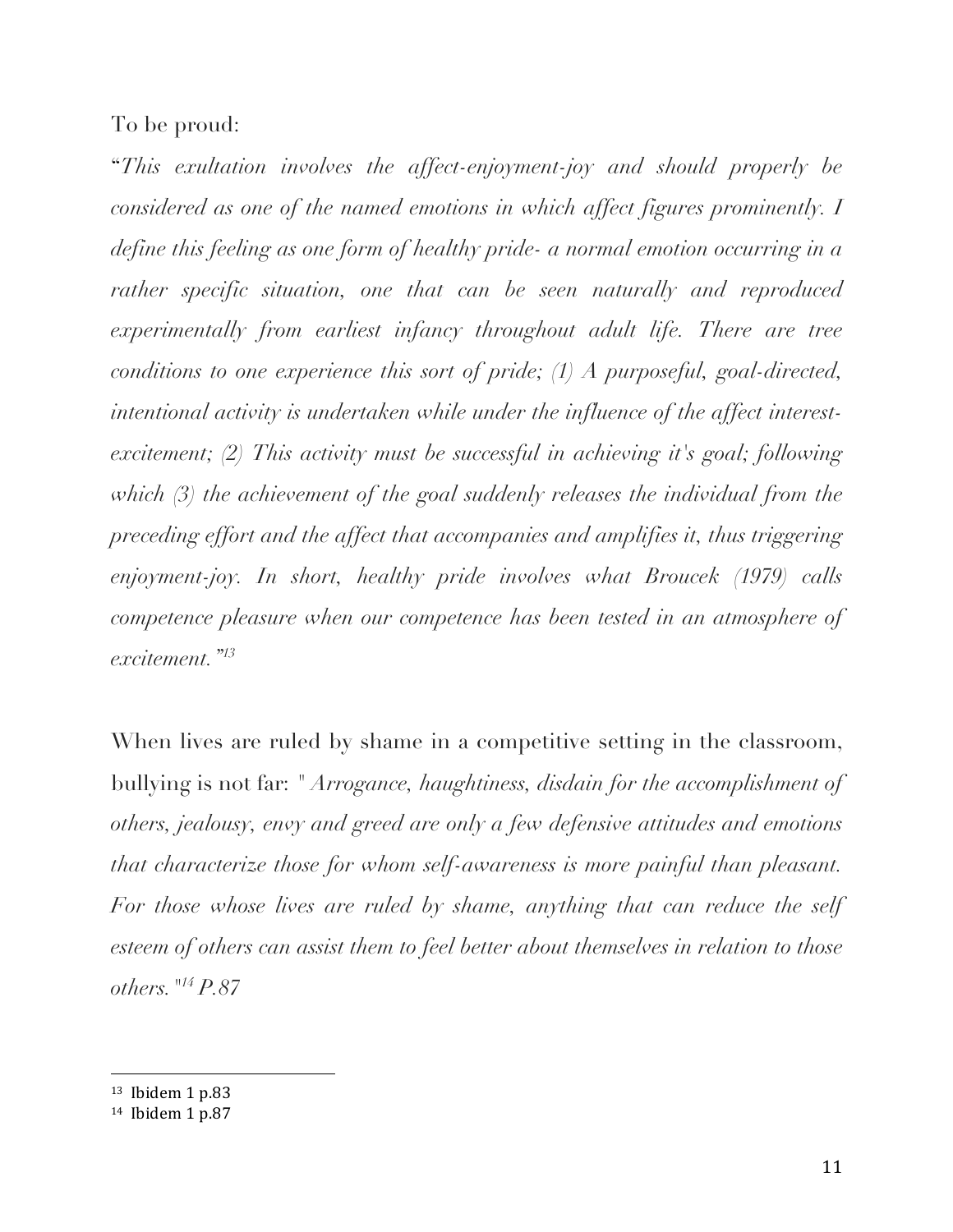### D) SURPRISE-STARTLE

*SURPRISE-STARTLE is the affect of instant readiness.*

*SURPRISE-STARTLE is the affect involved when we stop someone's world, when we create a situation that requires an immediate fresh start. It is all the forms of information that have "shock value" moments in which we are podded or precipitated into sudden awareness.15 (…)*

*The real function of the innate affect surprise-startle is to clear the mental apparatus so that the organism can remove attention from whatever else might have occupying it and focus on whatever startled it. 16*

The Vietnamese monk Thich Nhat Hanh, teaches us to be " bell ringers": " *I'm going to tell you how to invite a bell to sound, with a small instrument like this, made of wood. The tranquility in us, the peace in us, we have to call them. There's tranquility and calmness and peace and joy in us, but we have to call them so that they can manifest themselves. (…)*.

When we invite the bell, it's one of the means to call the joy in us, the tranquility in us, so that we can awaken (...) If we do it correctly, peace will be there in our hearts, and we will immediately become calm water, and we will reflect reality as it is. If we are not calm, the image we reflect will be a distorted image, and when the image is distorted by our minds, the image is not the reality, and it causes lots of suffering. So we have to

<sup>&</sup>lt;sup>15</sup> Ibidem 1 p.89

<sup>&</sup>lt;sup>16</sup> Ibidem 1 p.89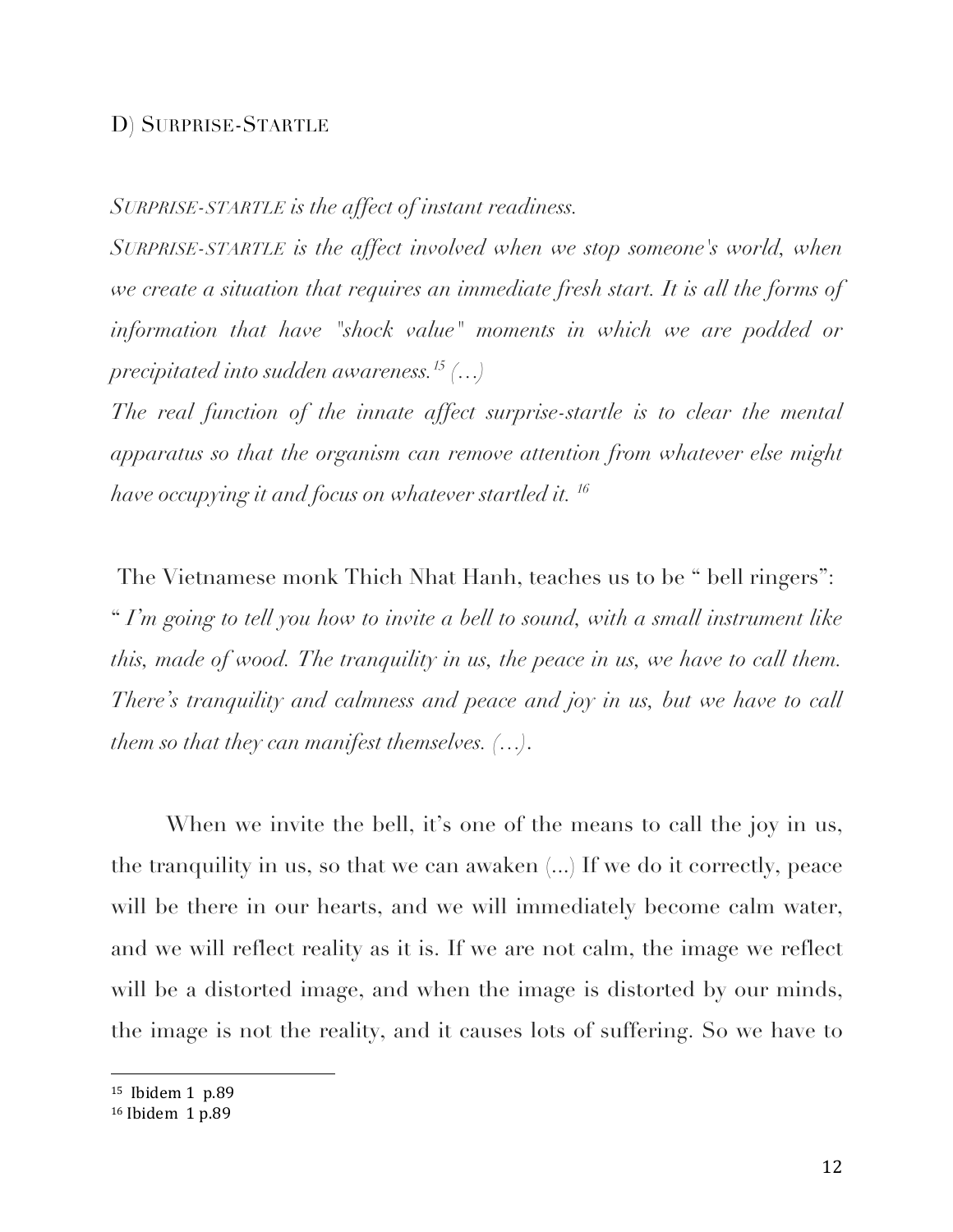call tranquility, to invite it to manifest itself.

When I invite the bell to sound, it is because the bell is considered as a friend, someone who helps us to come back to ourselves, become calm. That is why, when I start inviting the bell to sound, I have to pay respect to the bell like this (Thay bows), exactly as we do to our friend. We pay our respect and love to our friend, so I pay respect to the bell: I join my palms, I make a lotus flower or a tulip, and I offer this flower to my bell, to my friend. Then I take my bell and put it on the palm of my hand, lift it to the level of my eyes, and look at it, and I breathe. We have to practice to do it.

When I hold the bell in my hand, like this, I start breathing in and breathing out. Breathing in, I calm myself, and breathing out I smile. My hand becomes a flower, like a lotus, and the bell becomes a diamond, a jewel in the heart of the lotus. Have you heard the mantra "Om mani padme hum?" It is in Sanskrit, and it means, "Oh, the jewel in the lotus flower!"

When you breathe like that, very deeply in mindfulness, with calmness, you become the lotus flower, because there is mindfulness in you that gleams like a jewel. It is a practice, it is not a prayer. Look at my hand, it looks like a lotus flower with five petals, and in its heart there is a jewel. I breathe in with that image, and then I become a lotus flower with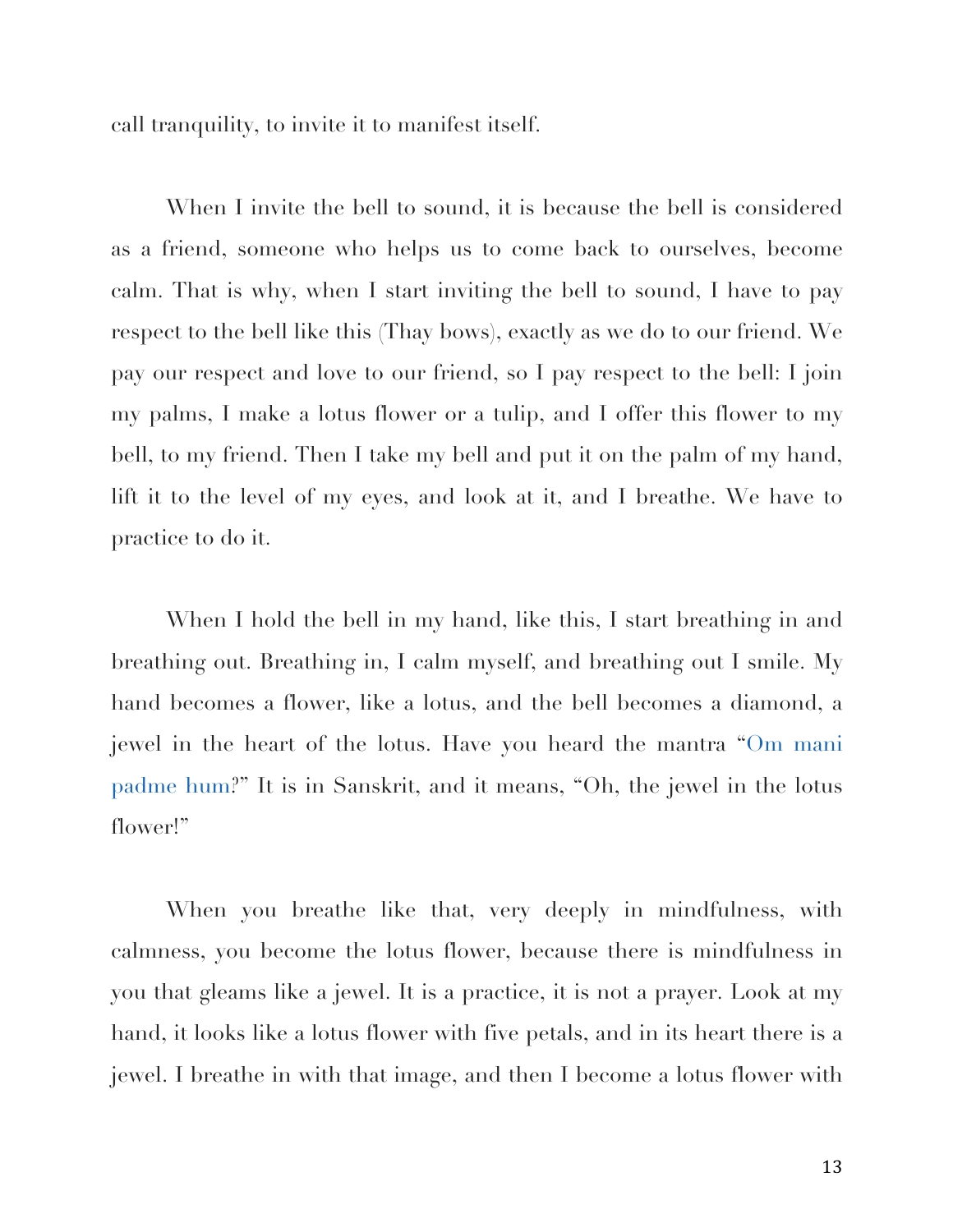a jewel in me. There's a short poem that you should learn by heart, if you want to invite the bell to sound:

Body, speech and mind in perfect oneness, I send my heart along with the sound of this bell.May all the hearers awaken from forgetfulness,And transcend the path of anxiety and sorrow."<sup>17</sup>

If we follow those beautiful teachings, start a new class, a conference, a cooperative dialogue is a way of " slowing down", stopping all the others activities, and concentrating on the teachings, on the exchange. It is a way of focusing, of being fully present to what is going to happen during the learning process.

The problem is that very often the surprise startle at school reminds to us the bad news, of a surprise test, of a bad grade, an unpleasant remark, a frightening situation, where we were ashamed of having the wrong answer, or feeling bad for a good friend that failed in the test while we succeeded.

"*SURPRISE-STARTLE* does create a mood when we have experienced enough unpleasant surprises that our memory of them begins to trigger further unpleasant surprises beyond our capacity to reset or calm ourselves. Such I believe, is the case in the post-traumatic stress disorder

<sup>17</sup> http://mettarefuge.wordpress.com/2010/06/03/inviting-the-bell-to-sound-invitation-tomindfulness/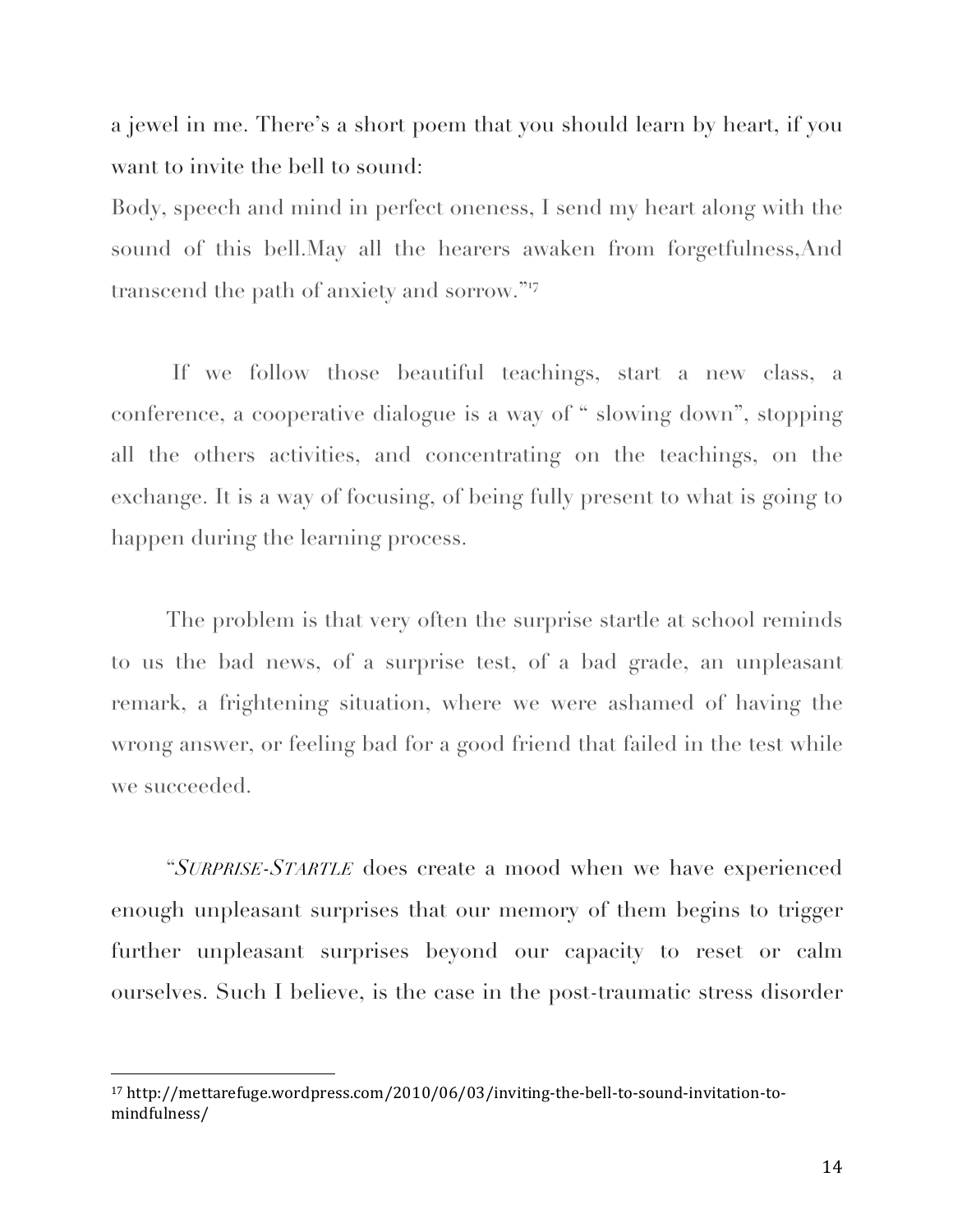(years ago called shell stock) in which war veterans are incapacitated for years by their experience of battle."<sup>18</sup>

### FEELING BAD IN THE CLASSROOM: THE NEGATIVE AFFECTS

*Our ability to govern and control our actions is influenced markedly by this fact of life. We seek out the pleasant and avoid the unpleasant. The innate affects of fear-terror, distress-anguish, and anger-rage are produced by yet another group of stimulus conditions. These tree affects are alike in that they are responses to what we have earlier called "overmuch". There are tree types of overmuch, and tree distinct affects triggered by these three distinct stimulus profiles19.*

Students and teachers have often to deal with overmuch in the classroom, disinterest, indiscipline, overwork, family problems, addiction, and all sort of bad scenes that induces a "learning disability script": I am not able to teach to those students or I am not able to learn.

### E) FEAR- TERROR

*Where interest itself might trigger our memory of novelties past and enjoymentjoy reminds us of contentment past, fear brings reminiscences of frightening scenes, which cascade upon our consciousness at a rate guaranteed to produce increasing amounts of fear.*

<sup>18</sup> Ibidem 1 p.90

<sup>&</sup>lt;sup>19</sup> Ibidem 1. P.92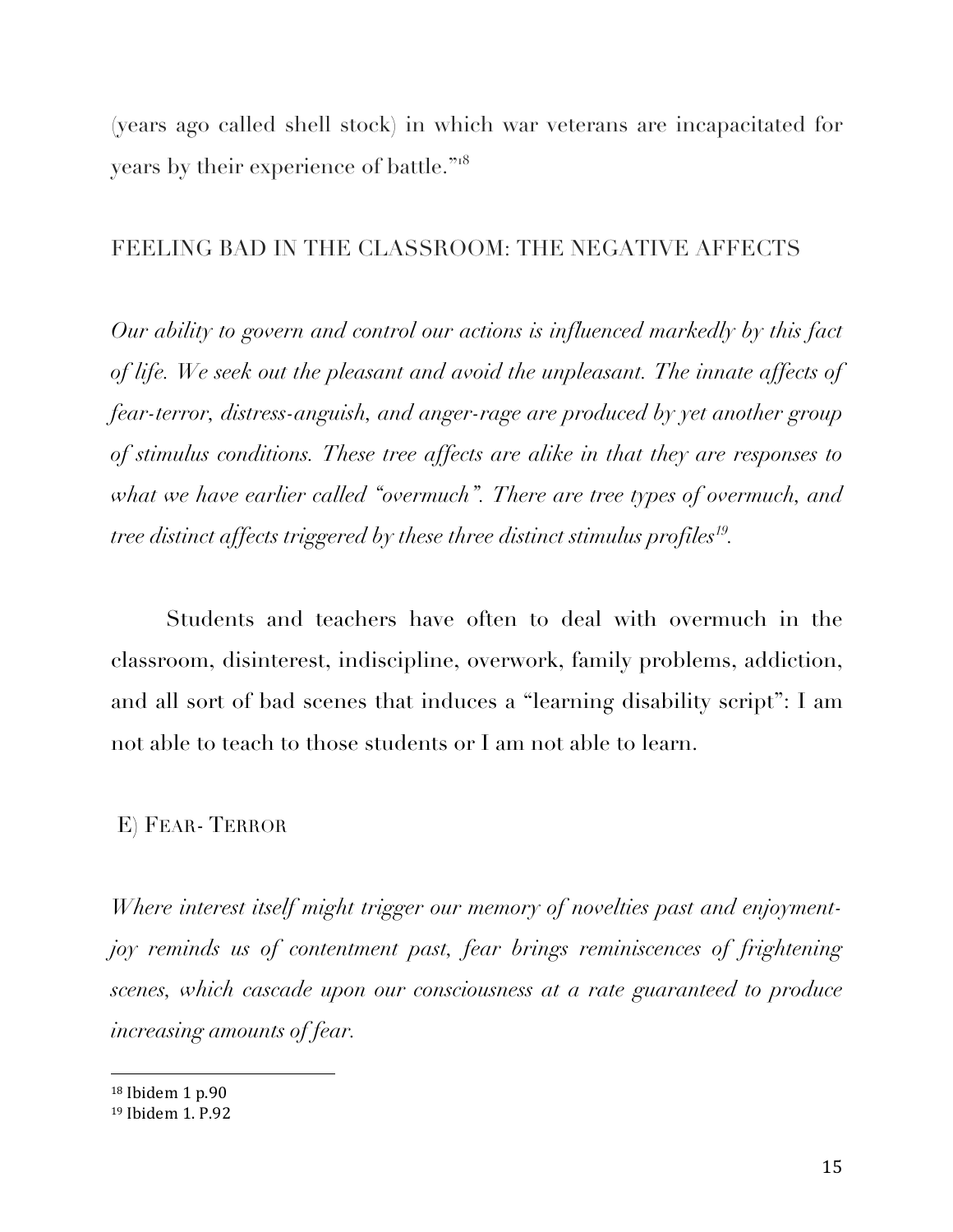*Too many memories of too many dreadful situations may shift us from the discomfort of a scare to a direful mood, especially when some of these images represent unsolved problems from the past.*

At this point we can notice how unsolved problems at school in the past can contribute for a learning disability script, block our interest and not-intentionally be an obstacle for a new learning process. The bad memories come back from the unconsciousness and can paralyze us.

#### THE UNCONSCIOUSNESS

*It seems that one of the basic characteristics of brain function is this activity of comparing current experiences to the stored representations of previous experience. Time and again in our study of human emotion, we run into this phenomenon. Everything that goes on, everything we do ( or see, or remember, or in anyway experience) is compared to what has been amassed as a memory. Imagine how difficult would be our path trough life were every situation always to be novel! The ability to compare immediate experience to past experience is the basis of all learning.*

*One of the great gifts brought by the psychoanalytic movement is the understanding that when people seem unable to learn from their experience one should consider the possibility that something has gone wrong with this mechanism of comparison. Empirically, it turns out that some life events*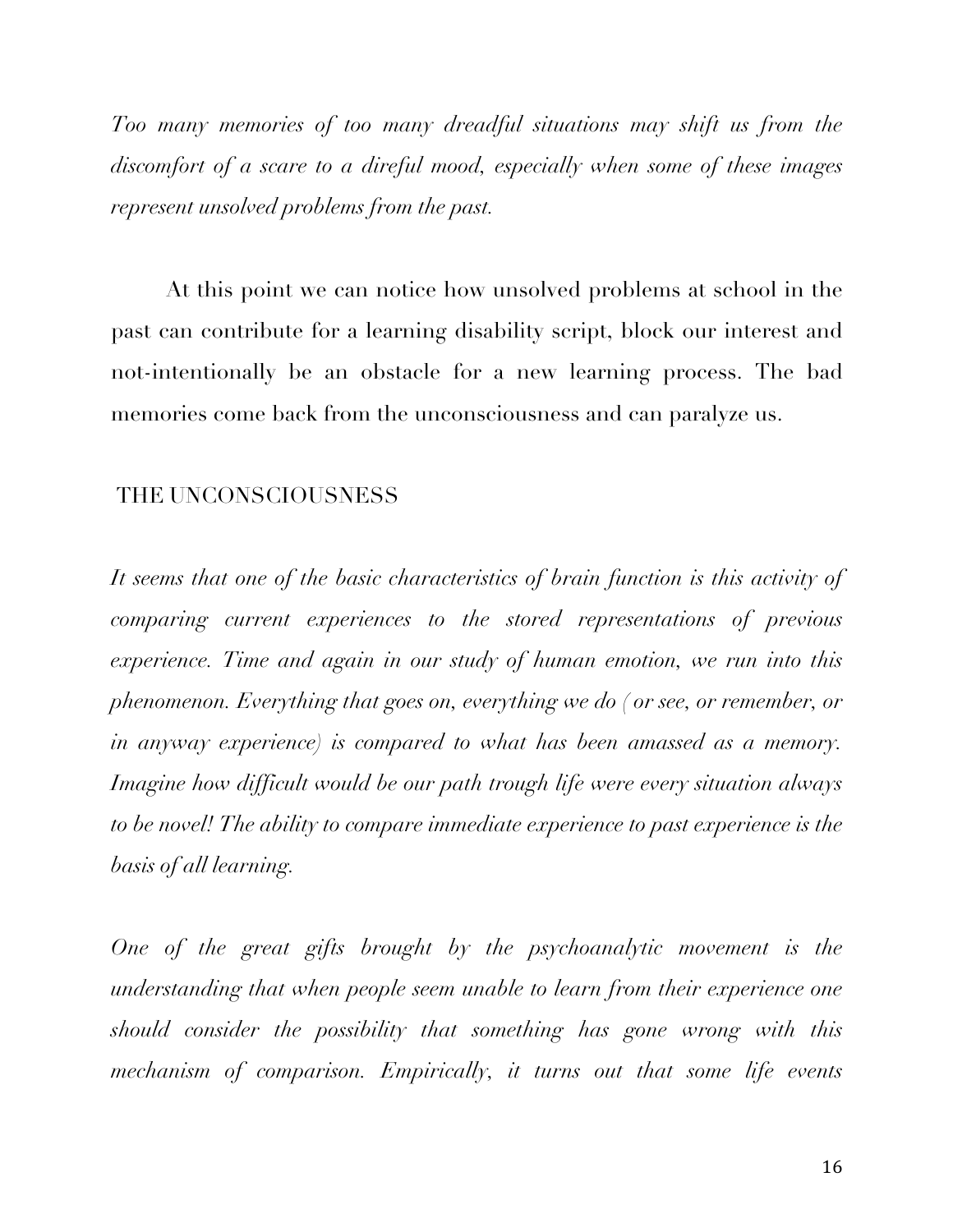*accumulate too much negative affect. When even the memory of such an event brings with it a surfeit of unpleasant emotion, the event can be forced out of awareness by a group of mental mechanism. By the time we reach adulthood we have accumulate enough such hidden uncomfortable memories and ideas that we give their warehouse a special name- "the unconsciousness".20*

To overcome these situations we need to experience periods of calm during the learning process in order to transform the bad scenes into new ones: to change the script of the actor, to stop being the spectator of its disability, and being open to new possibilities, to an authentic learning script made of joy and mutual interest:

*"Surely there must be periods of constancy, occasions when everything just goes along at the same speed. As you might guess, there are certain levels of stimulus density to which the affect system does not respond, levels which are acceptable to the system. This corresponds to those confortable adult experiences we call periods of calm, moments in which a fair amount may be happening but with no augmentation of the affect. So long sections of our day may be characterized by relatively constant levels of stimulus density accompanied by the phenomenon of no affect or very little affect. Not every moment is amplified by affect; not every moment is emotional."*

<sup>&</sup>lt;sup>20</sup> Ibidem p. 96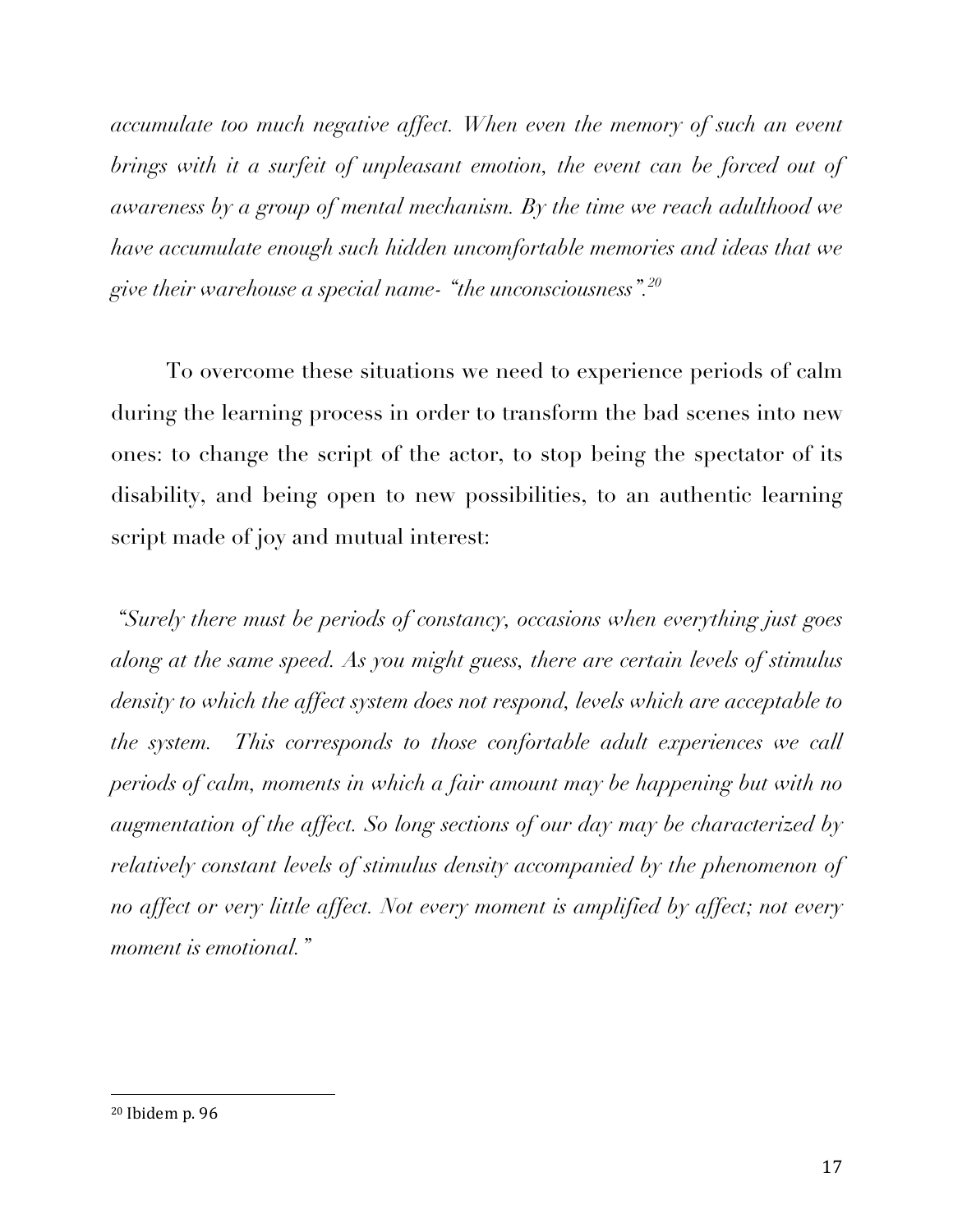Those periods of calm are very important to the learning process so everybody can concentrate in teaching and learning new knowledge. When we are calm people can learn to organize themselves and avoid overload.

# F) DISTRESS :

*OVERLOAD: Evolution has "conferred" on us the ability to store retrieve memories*  with a facility impossible for prior life forms. With such structural potential *comes the proclivity for avalanche. Only of the human can it be said that memory is capable of overloading our circuitry. The enormous amount of information made available to us by so many channels of data acquisition, as well as the huge and growing number of ways the activities, interests, and accomplishments of individual humans can be brought into public consciousness, all encourage the likelihood for overload. The tearful response to such overload may be very well a major affective experience for the humans of our future.21*

Overload is a major problem at school, that can lead to anger due to disability learning script.

 $21$  Ibidem p.93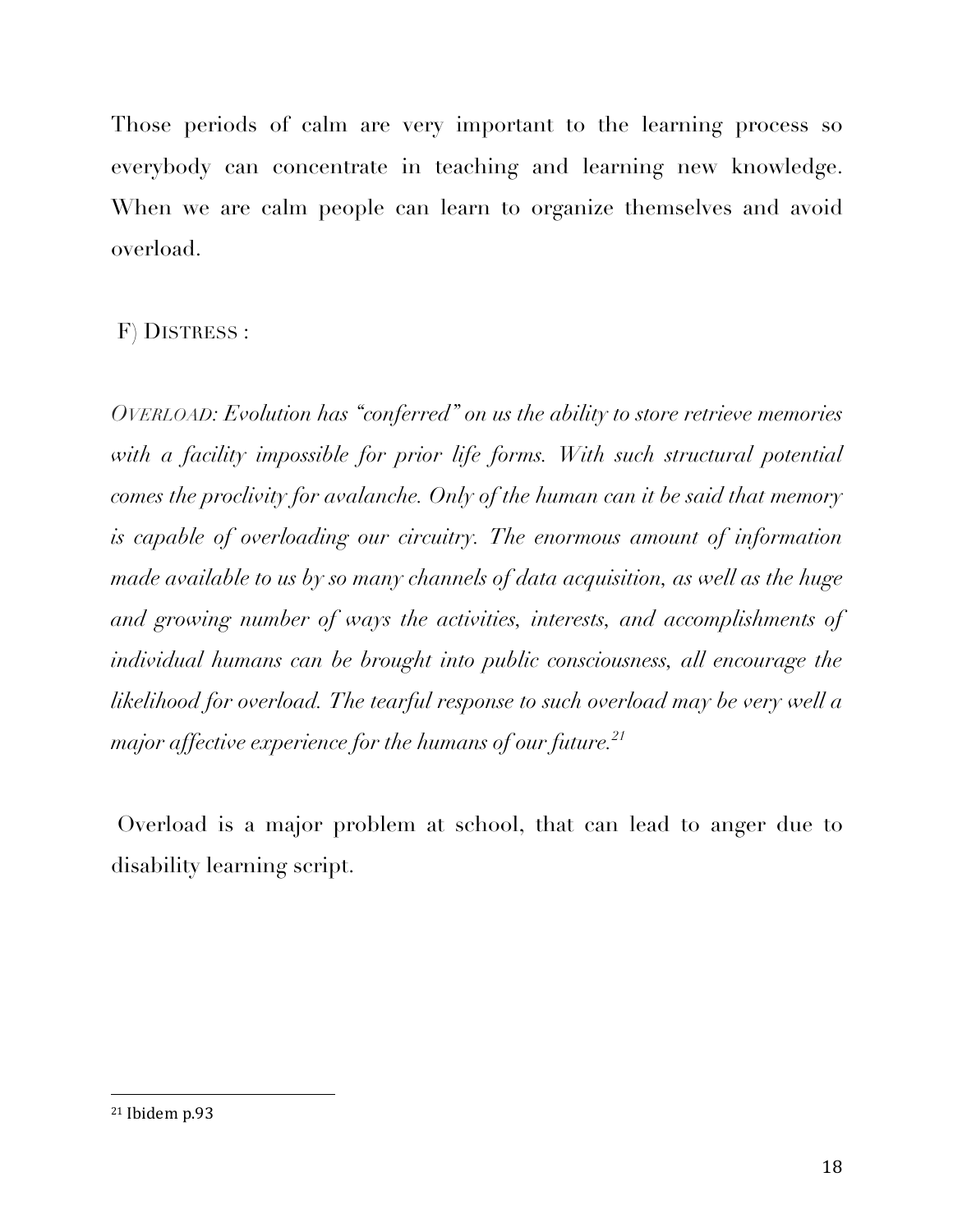### G) ANGER

*Anger, in the language of the psychologist, is instrumental. It makes things happen. Anger, with its tremendous expenditure of energy, can be the instrument of change.22*

Due to overload, anger happens, the student quit the class, aggress the teacher, the bullying starts, the teachers explode etc.… Not intentionally everything goes wrong.

In those moments empathy can save the learning script, affective resonance can be very important in order to understand what is going on.

"*People who are in tune with each other live in a fellowship of feeling. "*

Meanwhile facing negative emotions most of the people build and empathic wall:

### THE EMPATHIC WALL

*Affect is damped, suppressed, blocked, by social convention. Our whole concept of what it means to be mature is based on the expectation that adults can "control themselves". Control of affective expression reduces the amount of affect broadcast into the interpersonal environment. It makes life easier for those around us.*

 $22$  ibidem 1 p. 104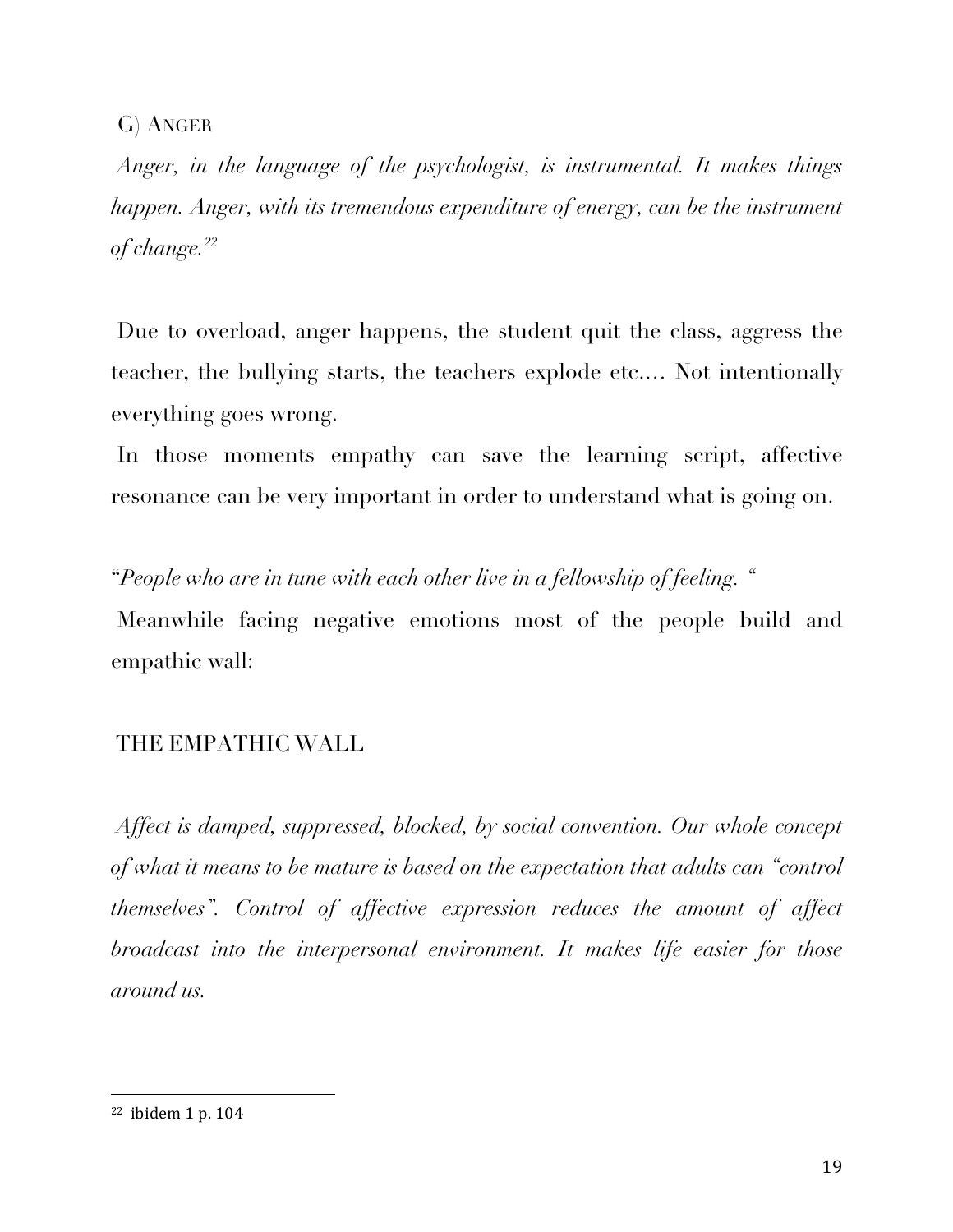*This contagious quality of affect is so powerful that the normal adult has built a shield for protection from the affective experience of the other person, a mechanism I call the empathic wall. It is a skill, a learned mechanism by which we can tune out affect display of others. 23*

*It is the empathic wall that allows us to maintain our boundaries in the presence of other people when they are experiencing or displaying affect. The empathic*  wall helps preserve the unity of the self. Adults do not learn how to shield *themselves from the emotional life of others suffer greatly because they fail to develop a secure identity, just as those who are overly "immune" to the affects of others suffers in the closet of emotional isolation. If the empathic wall is to rigid, we will be immune to feelings of others; if to flimsy, we will tend to be taken over by powerful feelings broadcast from outside ourselves.24*

### AFFECTIVE ATTUNEMENT

Affective atonement seems to be the way out emotional problems during the learning process:

" *Most likely mothers learn to adjust to affect display of their infants by giving up the empathic wall, by agreeing to allow themselves to be taken over. Doing this of course, they achieve a degree of connectedness with their babies that is a major part of the complex group we call love. Despite the importance to each of us of* 

<sup>&</sup>lt;sup>23</sup> ibidem 1 p. 111

<sup>&</sup>lt;sup>24</sup> Ibidem 1 p.112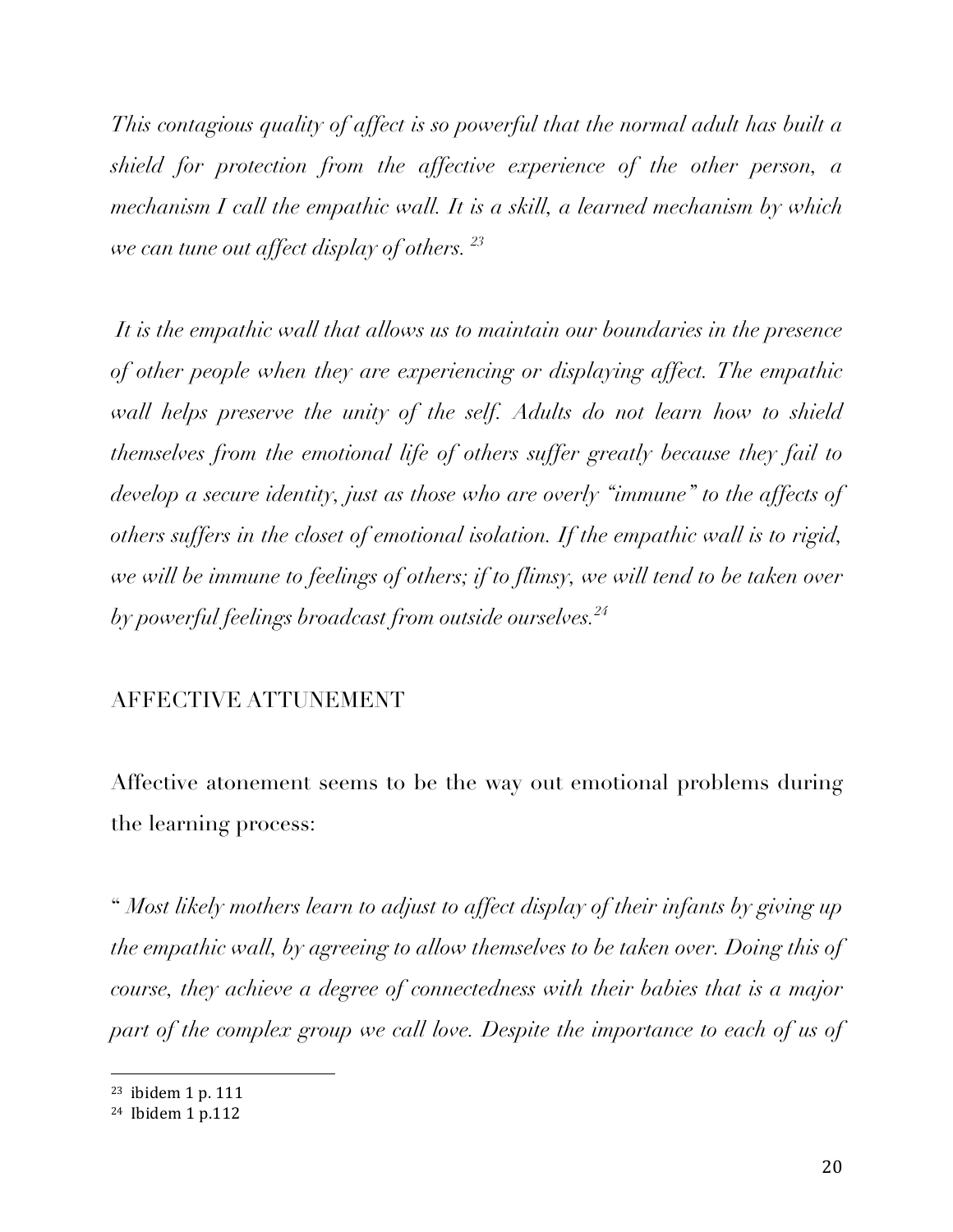*finding a relationship in which our worst feelings are tolerated and accepted, for the vast, overwhelming majority of humans the experience of love implies mutual permission to share the positive affects of excitement and joy. The absence of love is experienced as lonely for those who enjoy such communion. When we study that remarkable phenomenon called " good mothering", we notice over and over again the caregiver's ability to "tune in" on the affect display of her child. In recent years there has been much research on the transactions of "affective*" *attunement", and many scholars are now providing empirical evidence for the interactions mother and infant that Tomkins described in detail nearly 30 years ago*."<sup>25</sup>

Teachers should be inspired by this caring process of " good mothering" and instead of building an empathic wall while facing emotional conflicts in the classroom, accept to dialogue with the ones who are crossing a difficult path, often due to bad scenes build in the past not intentionally and who are blocking their interest in the learning process.

Lets go back to the drive theory:

*"A drive, then, is a prewritten program that acts as an information source by creating a wish or a need. As Tomkins defines the drive system (1962, 31) the basic nature of this information is of time, of place and of response – where and when to do what- when the body does not know otherwise how to help itself"26*

 $25$  Ibidem p.112

<sup>&</sup>lt;sup>26</sup> ibidem 1. P118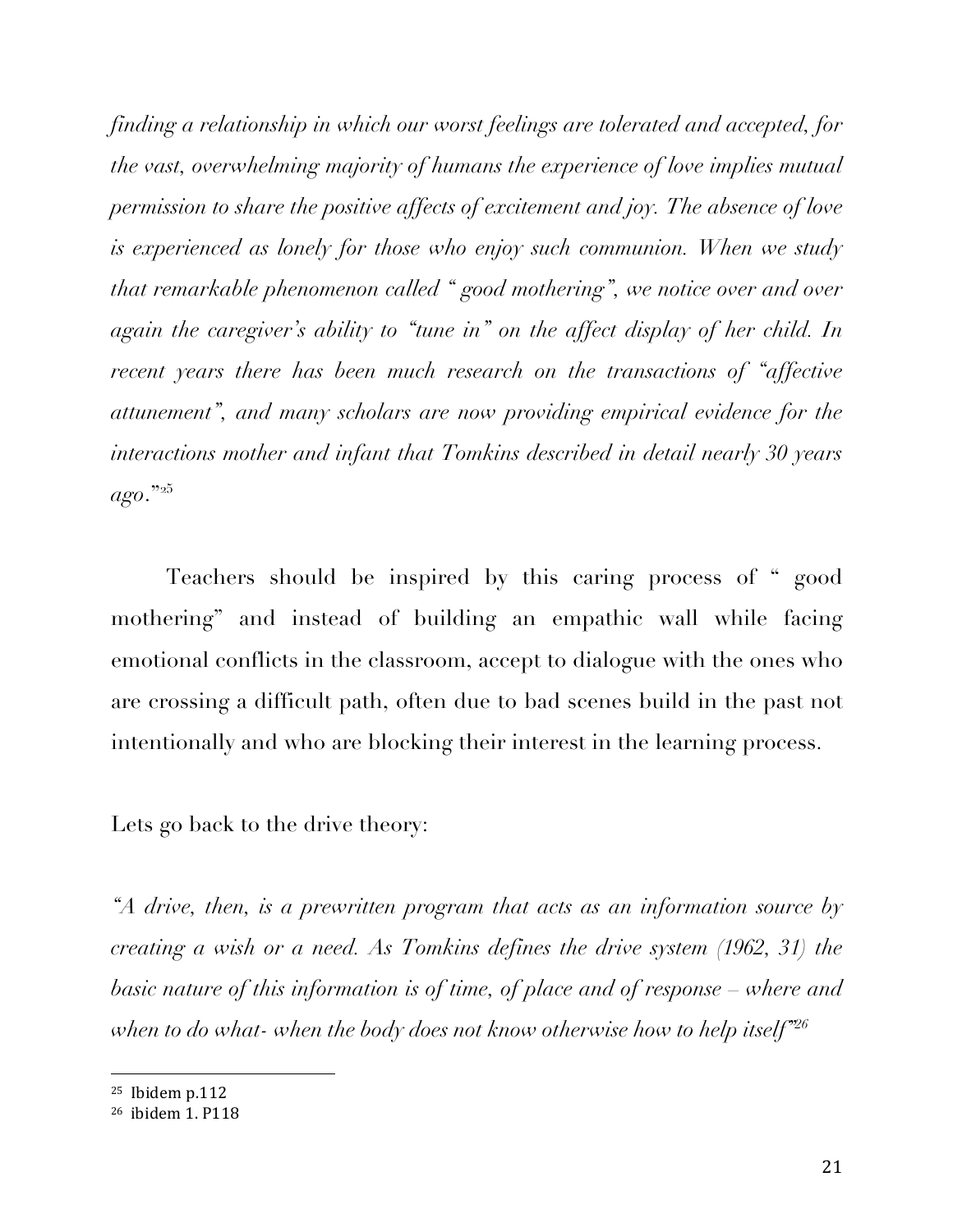Maybe due to past failure students are facing dissmell, disgust and shame. Their drive is a learning disability script:

### H) DISSMELL

"*Thus dissmell operates to limit the hunger drive, odor can stimulate a protective mechanism that to limit the hunger drive; odor can stimulate a protective mechanism that creates in us an immediate requirement for distance from it source.*

*We can wrinkle our noses at people we dislike and move away from them; at*  worst we can call them "stinkers" and reject them totally. Somehow dissmell *(which nevertheless continues to monitor food) turns into an affect as it enters our emotional life and especially as it begins to alter our interpersonal behavior. Tomkins calls this type of affect a drive auxiliary because it is a programmed mechanism originally operating to limit a drive. However the more importance a society places on interpersonal closeness, the more emphasis it will place on the odors we ourselves emit and on those we sense arising from intimate other."27*

If dissmell is present in the learning process it will increase the chances of having problems during the learning process and having also a lot of disgust experience.

 $27$  ibidem p.122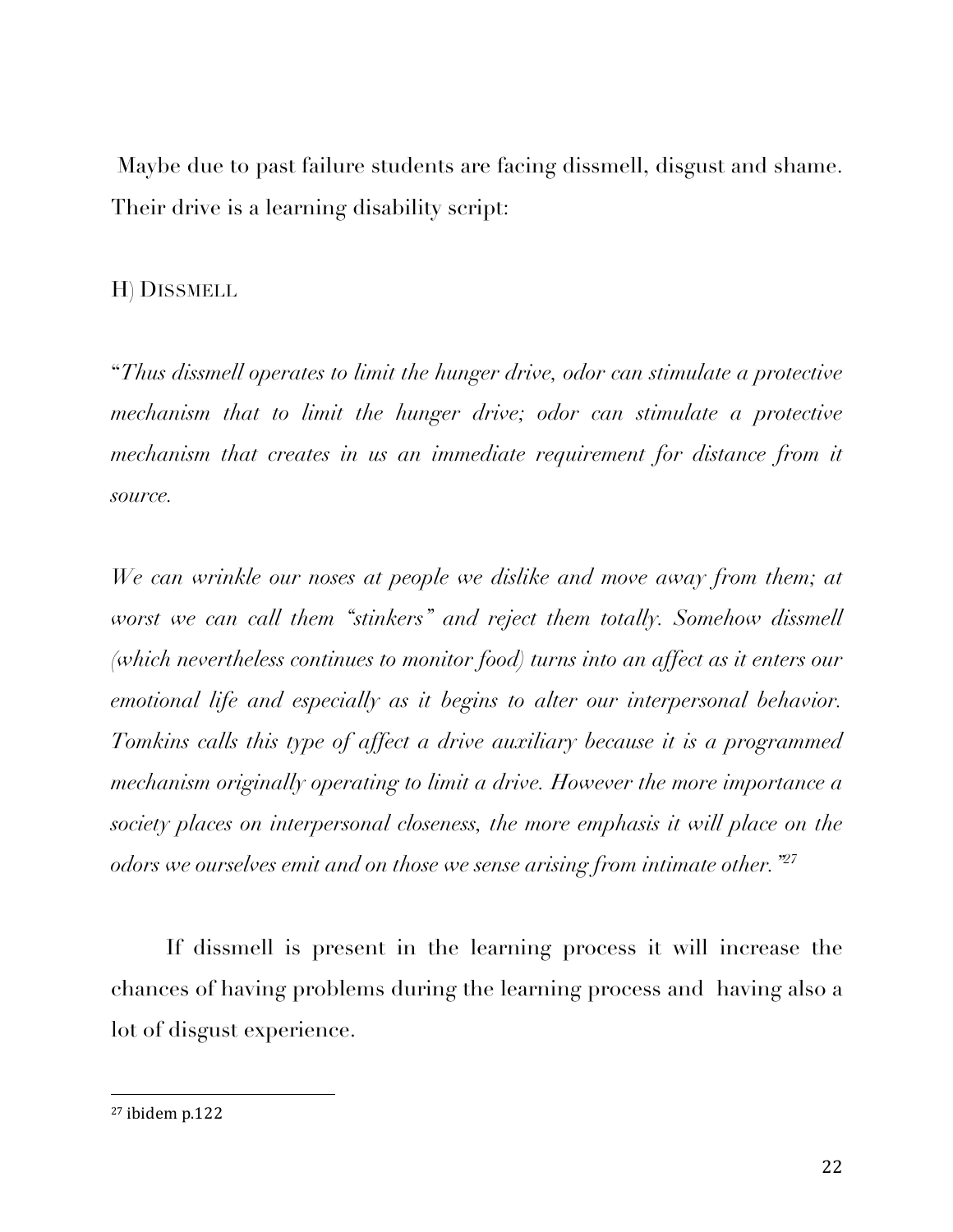### I) DISGUST

*Sometimes what smells great taste simply awful. (…) P. 128 I suspect that all of us are forced to swallow many things we would like to reject. Apparently there is no limit to our socially constructed ability to disavow our hide our innate reaction of disgust.28*

At the very heart of those negative emotions that drives the disability learning script we find

### J) SHAME- HUMILIATION:

*" If distress is the affect of suffering, shame is the affect of indignity, of transgression and of alienation. Though terror speaks to life and death and distress makes of the word a vale of tears, yet shame strikes deepest into the heart of man. While terror and distress hurt, they are wounds inflicted from the outside, which penetrate the smooth surface of the ego; but shame is felt as an inner torment, a sickness of the soul. It does not matter whether the humiliated*  one has been shamed by derisive laughter or whether he mocks himself. In either *event he feels himself naked, defeated, alienated, lacking dignity or worth." (Tomkins, 1963,118)29*

<sup>&</sup>lt;sup>28</sup> Ibidem 1 p. 125

<sup>&</sup>lt;sup>29</sup> Ibidem 1 p. 146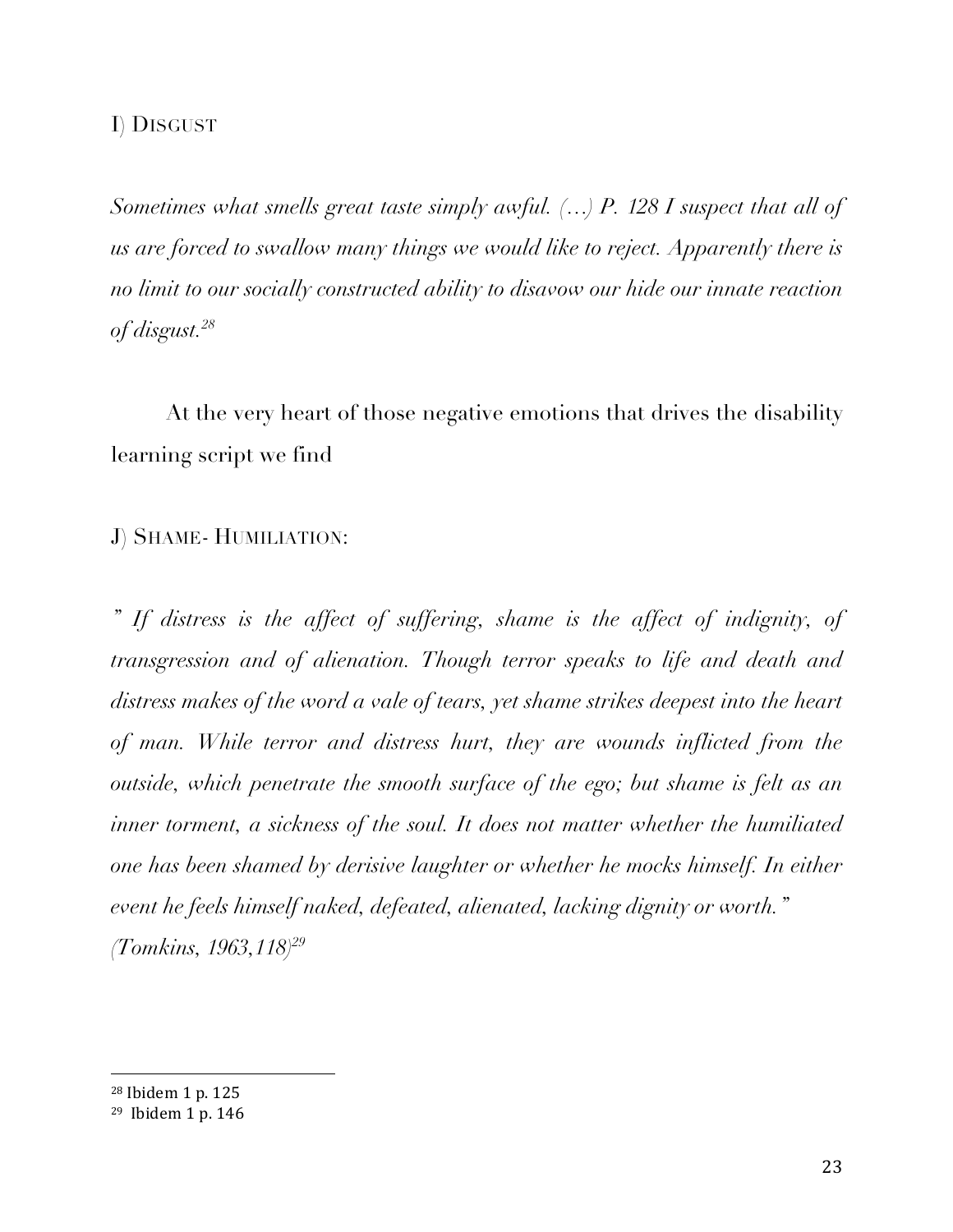Shame can really inhibit the learning script, encouraging repetition, imitation and slavery to authority, promoting passives attitudes in the classroom, and avoidance of the risk of being creative…

*"Humiliation is worse than physical pain"* (Sota in the Talmud) p.149<sup>30</sup>

# **3) NEUTRALITY AND THE PLASTICITY OF THE EMOTIONAL SCRIPT**

# According to Brian Lynch : **"***The nine feelings are all neutral (…) they are not good or bad. They are all if you want really positive in that neutrality as they serve a purpose."31*

Neutrality is a very interesting concept while we are studying our emotions and trying to understand them**.** Following some researches about neutrality, a neutral position in the classroom seems often the best one to deal with emotional and cognitive conflicts, it allows people to express different views and understand the internal logic of those point of views, and to be aware that they possess multi perspective understandings due to different types of evaluation. After that they are able to find with them an ethical solution to the problem they were engaged into. This step is the **intradisciplinary step**: it is how people deal from within with new concepts and ideas. How they allow themselves through their brain

<sup>&</sup>lt;sup>30</sup> ibidem p.149

<sup>&</sup>lt;sup>31</sup> LYNCH ibidem p.24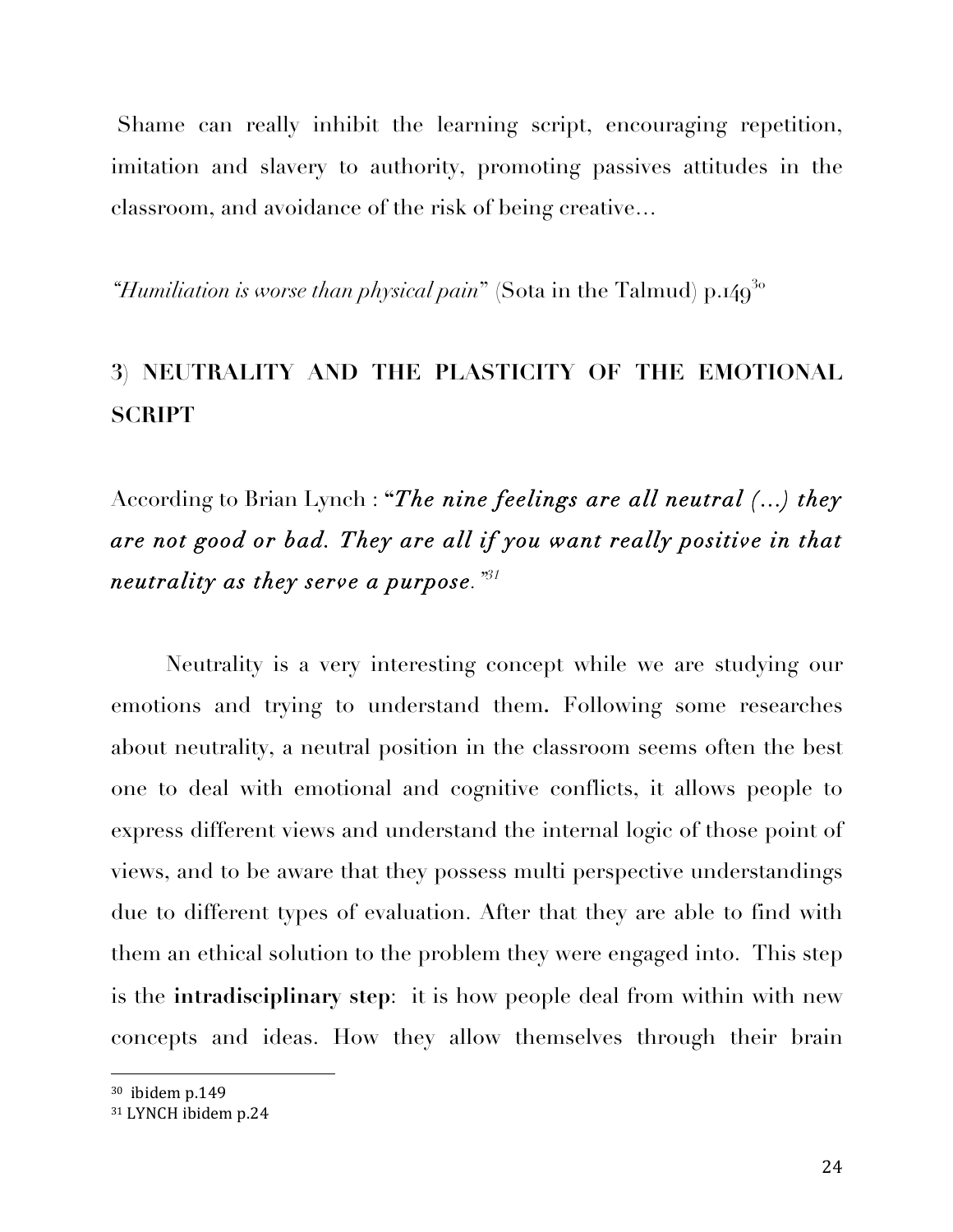neuroplasticity to deconstruct some disability-learned scripts and re-write new internal learning scripts: how an emotional script of shame can mute in a script of interest, joy and pride. The neutral position is a very interesting position to be reached because when someone learns to be neutral he is able to understand and internalize the logic or the emotional perspective of the other. However it is only possible to be neutral in a peaceful and safe context. The classroom should be considered as a peaceful and safe context where people is able to slow down and think deeply about the big life's questions about the meaning of life, for instance or how to solve a difficult math problem. After this "intradisciplinary step" it is possible to truly exchange in a cooperative way, in a transdisciplinary way with the others. However we will only be able to mute an emotional script of disability into a learning script made of interest and joy if we have affective attunement. So the "plasticity of our minds"<sup>32</sup> can allow us to learn the plasticity of our emotions: to not only sense and presence an emotion but also to transform it.

**"***The fact is it is dangerous to dampen feeling too much. We need anger, fear, disgust, and all the rest so we might know what to do. We need, however to have control of these emotions***."33**

<sup>32</sup> DEBONO Marc- Williams in La plasticité de l'esprit Etats des lieux de la plasticité, Part 1, http://www.implications-philosophiques.org/implications-esthetiques/etat-des-lieux-de-laplasticite/ and Revue Dogma (see Bibliography)

<sup>&</sup>lt;sup>33</sup> LYNCH ibidem p. 25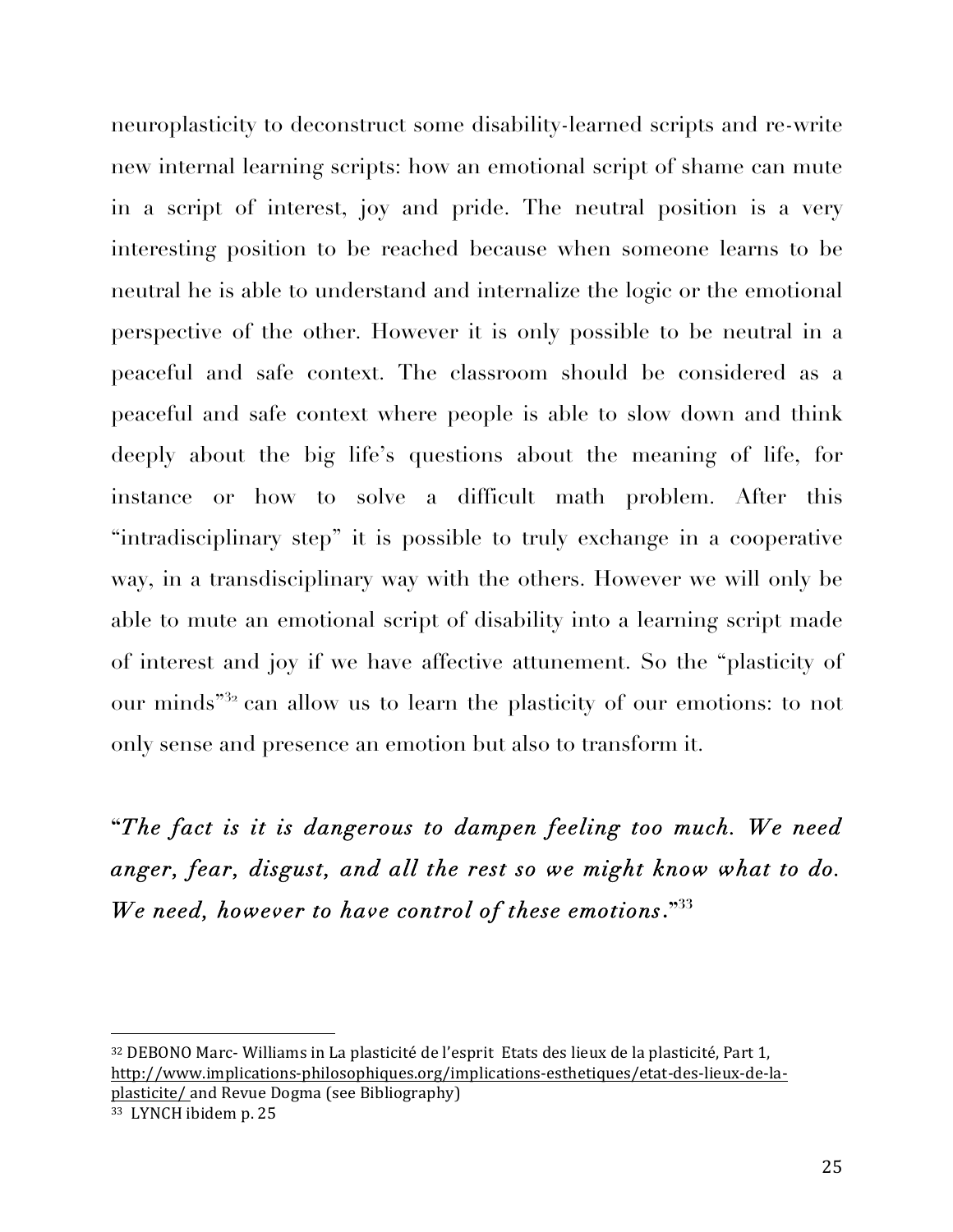A neutral and safe context can allow the expression of emotions and moreover to understand where they come from, from which past evaluation? Than through the memory of this evaluation we can have access to the complex memory feeling, the internal disability learning script, in the classroom. We are always talking about internal scripts in that case. Which complex memory feeling due to a negative, maybe a shaming evaluation is blocking the learning process, that involves the mutualization of interest?

In order to feel, and do something positive with my students about their pain that came from having negative evaluations, in the Master of pychopedagogy, I used the support of art: music, sculpture, painting, and even dancing. I did a lot of theater too. So that they could do something creative and transformative from they're pain of not being cherished and valued during the learning process.

The pride from my students came from having achieved something unique and great by their own. And those achievements allowed positive and healing emotions, like joy and the renewal of interest. In that case they had enough trust to risk the deconstruction of the old representations and reach new concepts, build new representations of the knowledge and of themselves, as persons capable of changing and learning.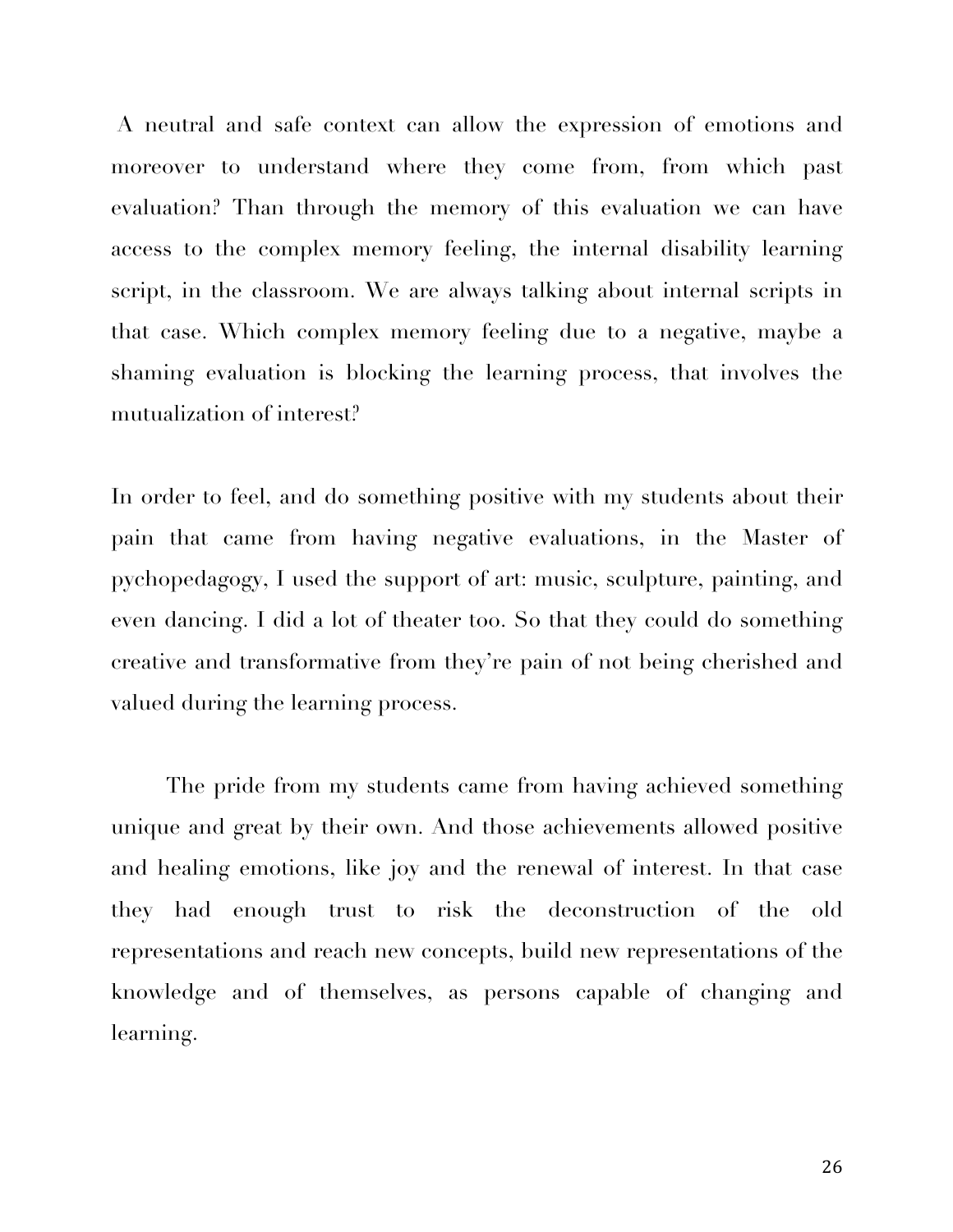So if we are able to have neutral places of expression, we can live the plasticity of new scenarios of the play in order to change the level of perception of an emotional or cognitive problem, and experience pride and joy, and then, finally change our memories inputs and write betters scripts for our every day life.

### **4) THE MEANING OF EMOTIONS**

**"What is that we really, really want?"34 Asks us Brian Lynch.**

That is a great philosophical problem; I have tried to show my students the value of human dignity, of not living only four ourselves but also for the others. I used the concept of responsibility and care from Lévinas, who describes the importance of the Ethics during the face to face between the week and the strong, and how, while facing a defenseless and vulnerable face this face shows us the infinite value of humanity in her eyes, and calls us to responsibility. Ethics begins for Lévinas not in universal principles, but in a singular experience of the face to face between two human beings. It begins with an emotion, with an open heart. You shall not kill is a command for him that he can listen in the face of a defenseless person. It is a "salute", a way of asking "how are you today", of caring, of saying, please lady's first… Maybe we could say Ethics begins with an interest in the other, without expecting a reward from that. Lévinas often repeats in his work that the reciprocity is not his problem.

<sup>&</sup>lt;sup>34</sup> Lynch ibidem p. 19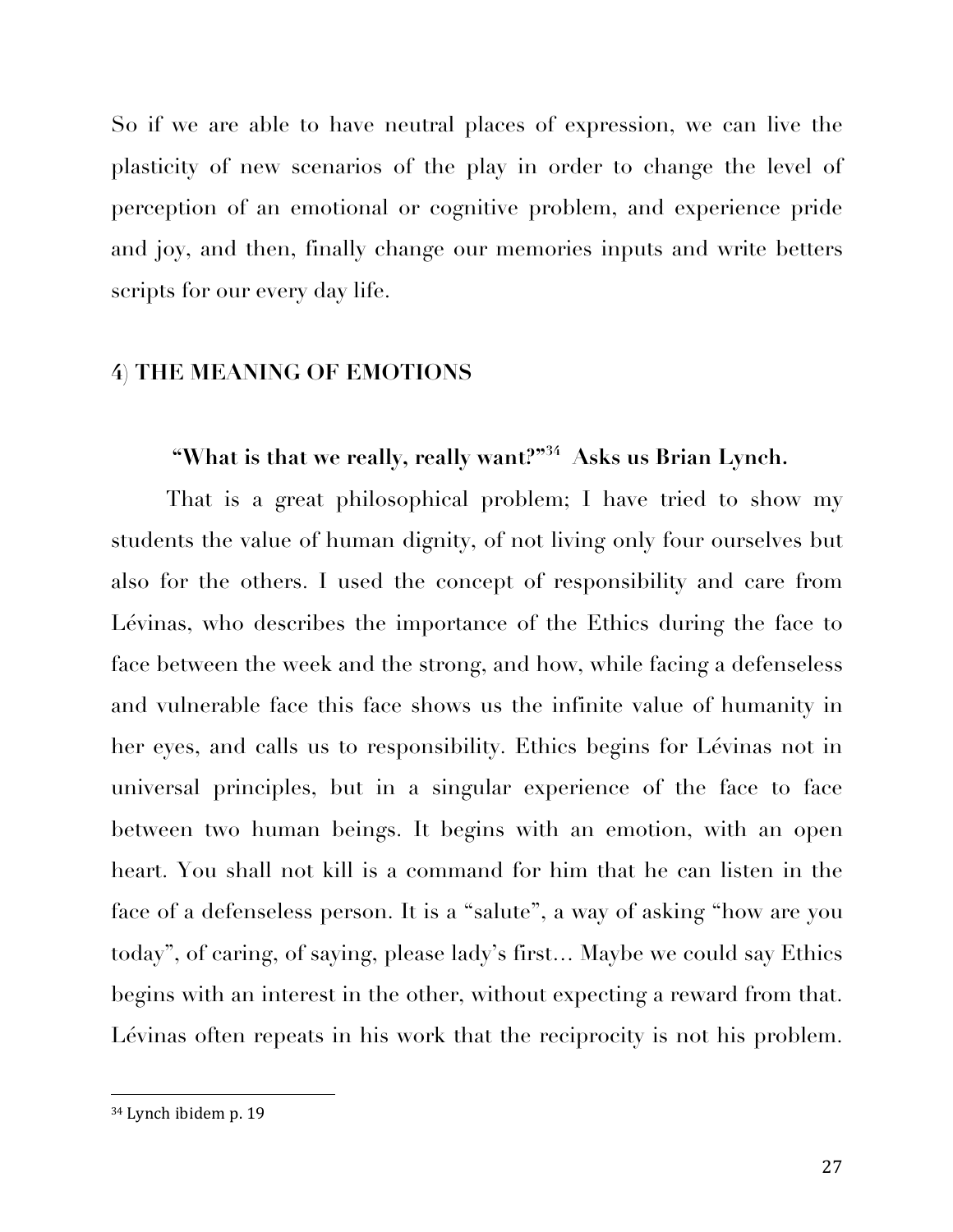At first he feels responsible, he has this spontaneous statement, I shall do him no harm, than he thinks and do what he has to do: he cares about the other. He can see the dignity; he can see the infinite in the face of the defenseless other.

So when I taught Ethics to my students, I have tried to share an experience of the situation of taking care of someone, of a group with human problems, as poverty, illness, discrimination etc. We use to help poor people at the beginning of the year…when it was not possible; I worked with films, stories, songs, and photography, or even with their own life stories… Human values and mutual interest are not innate or strong such as self-interest for survival reasons. The response ability, and I quote Brian Lynch, is something you have to learn. Feel the vulnerability of the other, evaluate that you are responsible, and act figuring how you can help… To want common good, is something we all are always learning. Shared emotions of mutual interest can help us a lot in those Ethics teachings.

# **"Where the feeling is coming from: it can be from outside or inside, past or present, memory or imagination"35**

In that way, we have to be specially careful with the evaluation problem: shame, disgust, dissmell or the expression of it, such as "I can't

<sup>&</sup>lt;sup>35</sup> LYNCH, ibidem p.39.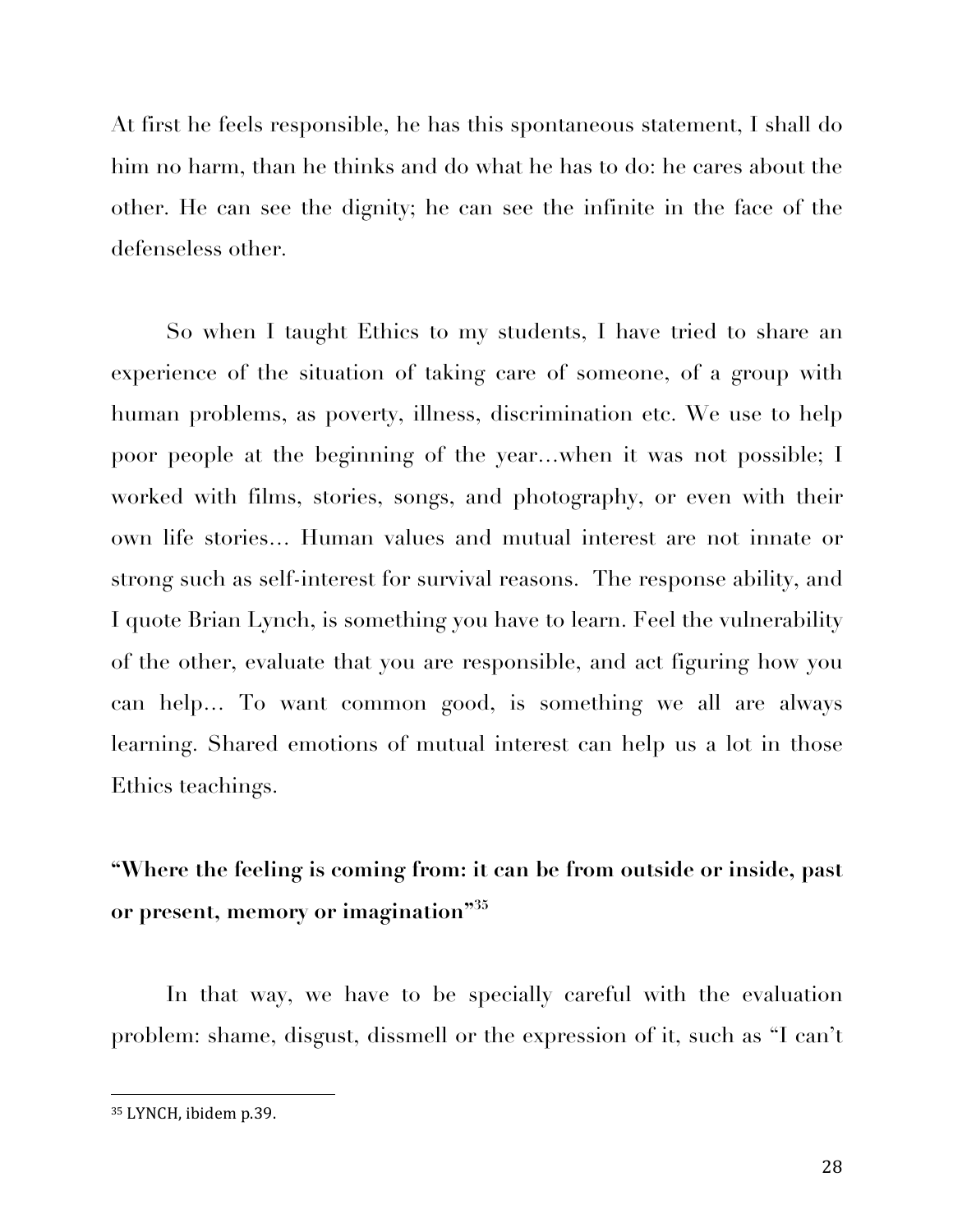learn this", may be a belief based in imagination that is related to the "bad" label and connected with memories of bad scenes, such as hearing that "you are definitely not able to learn math's"… Then, one's end up having hard time with emotions, and under evaluating oneself at the classroom even before the exam occurs. The reasoning may be correct but the premises are false, like when one sees imaginary dangers on the classroom. (For sure I am going to fail etc.) So it is important to the demonstrate to people suffering from shame, disgust, dissmell during the learning process, thanks to their brain neuroplasticity, that they are capable of solving problems through a self-evaluation that encourages them to solve the problem, by changing their own learning disability script.

# **"Probably above all else, my goal is to help people on a road to not blaming themselves for acts and feelings they have no control over"36**

Following that quote we can notice that failing at school is also not intentional**.** Interest, curiosity, joy of discovery are spontaneous emotions of the infant, when someone gets hurt at school because he fails, while he is learning through trial and error, teachers should give him the opportunity to make another trial. The experience of being successful is very important in order to make the effort to change the disability learning script into a learning script.

<sup>&</sup>lt;sup>36</sup> LYNCH, ibidem, p.41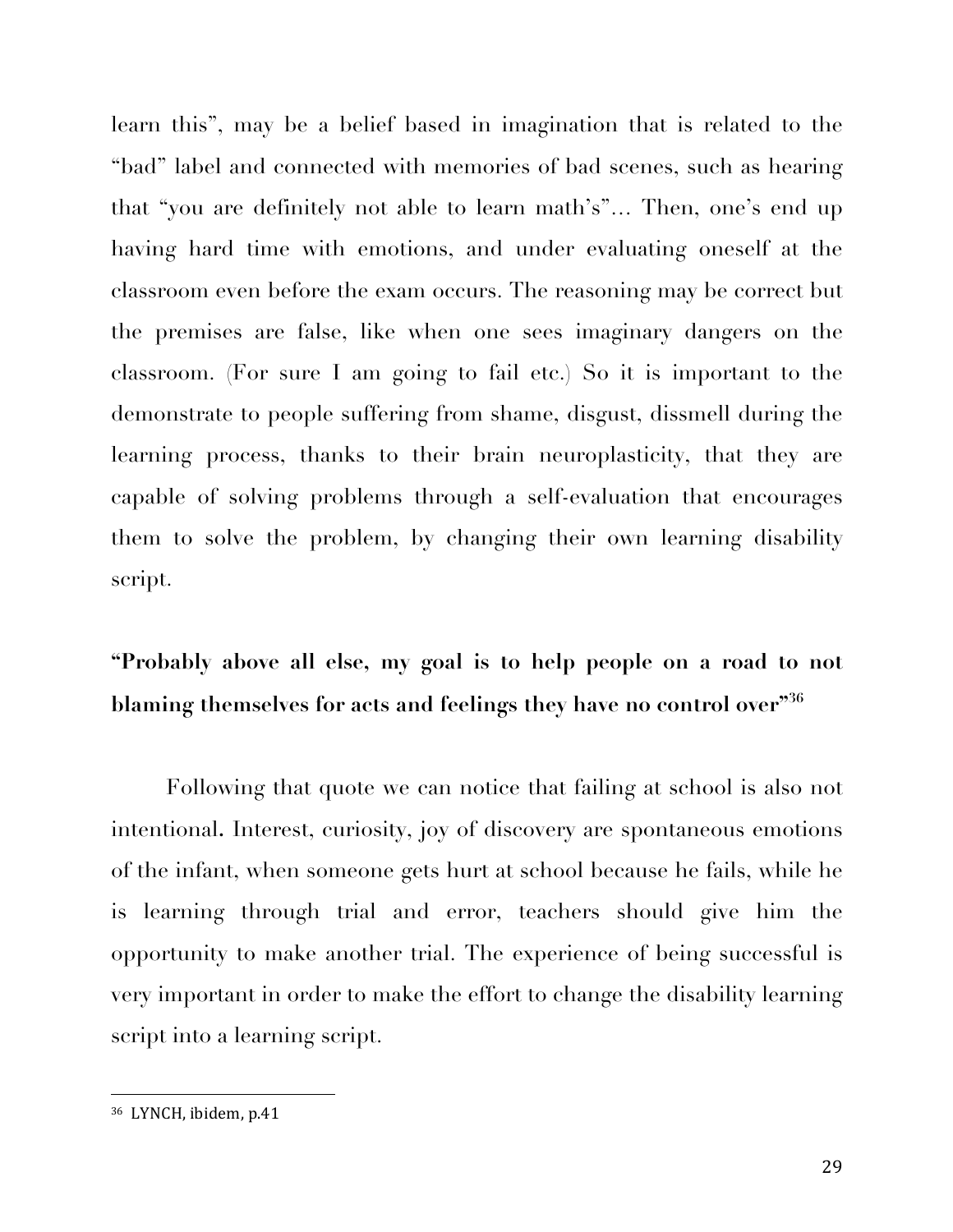**" I think we do not trust ourselves enough. We look too much for validation outside ourselves".37**

Trust is with no doubt a major key in the learning process. In order to share mutual trust, we need time, and the experience of succeeding in solving problems together. Everybody needs patience in order to prove him or herself that they are capable of teaching and learning, and that the teacher is not going to let the students down if they fail. The levels of cognition are different, but mutual interest, that implies trust, must always be present to all the actors of the learning process…

**"I am talking about all of us. What we do (…) is only a proportional response to our hurts." 38P.42** *Knowing your emotions* from Brian Lynch, M.D. Ed. Interest Books, Inc., Chicago, USA, 2010

The plasticity of emotions are indeed a universal experience, to learn to recognize and understand the meaning of them, in order to encourage interest and joy during the learning process, through the experience of being successful, of being capable of learning and gaining autonomy is very important.

Sometimes it's impossible not to to fall apart because our world is falling apart and it is a hard job to stay focus on our activities and keep our lives

<sup>&</sup>lt;sup>37</sup> Lynch, ibidem p.39

<sup>38</sup> LYNCH, ibidem, p.42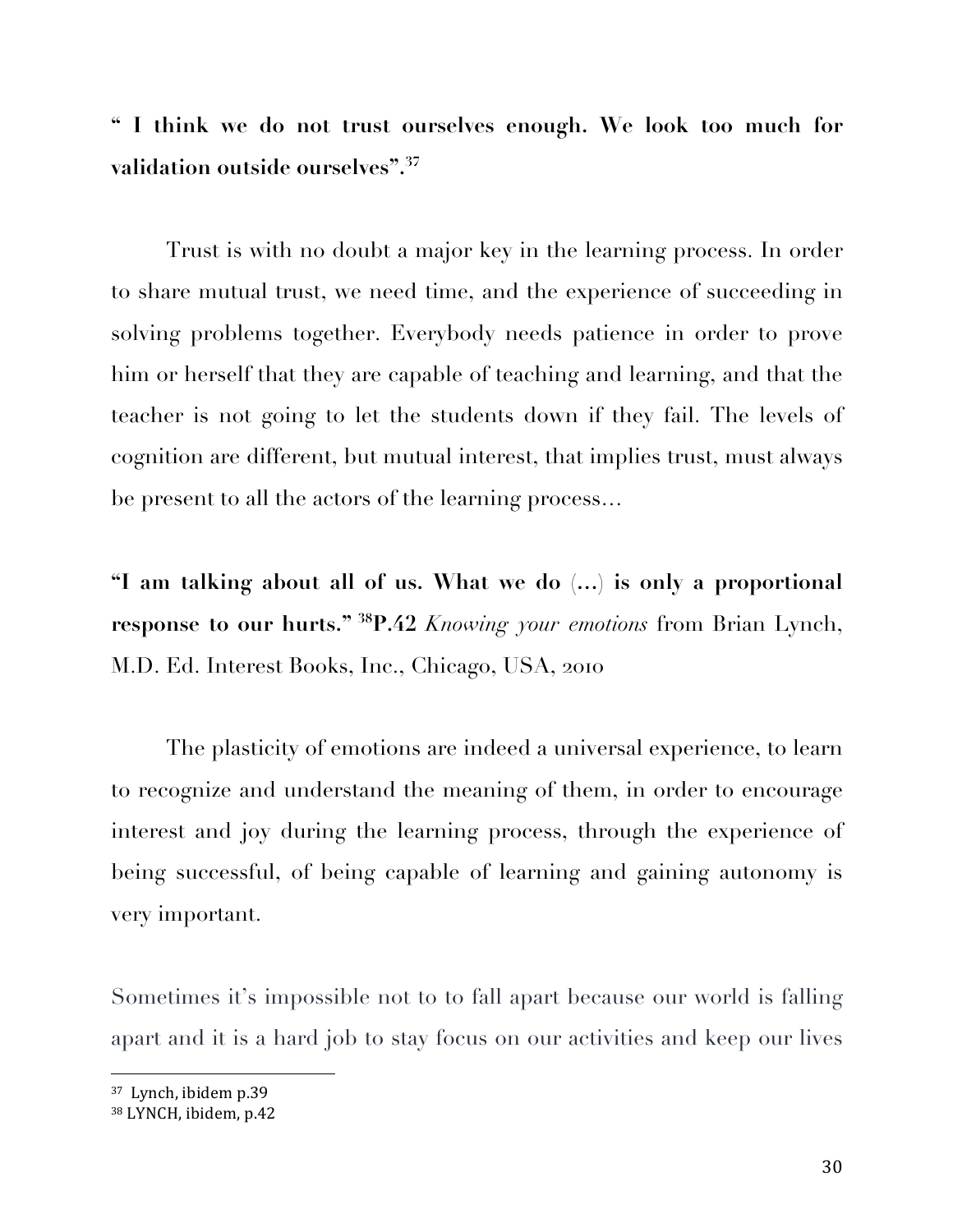in control. I wrote philosophy books for children explaining to them the difference between public and private spaces.

Home is a quiet place, where everybody should walk unarmed, in theory a place of dialogue, trust and mutual interest… As the Amerindians beautifully said a place where everyone should have his "sacred space", to be alone and happy with oneself. Home should be a place of joy, of self and mutual understanding, where one can do its favorites activities, rest, breath, relax find joy and care. Actually public spaces are very cold and competitive, it's dangerous to show one's own vulnerability, and one must be prepared somehow to the battlefield… Even when people stand for cooperation, human dignity and value, freedom, human rights, people have to fight against their own emotions for not go into fighting strategies, remain calm and face the dialogue with the opponents in an open and democratic space…

The public sphere is a difficult and paradoxical place. For some people good meanings sometimes can justify the worst ways. The public game as everybody knows it not always fair, and the script of the play must be very careful in order to achieve ethical purposes and earn a living:

"This very moment is the perfect teacher, and it's always with us" is really a most profound instruction. Just seeing what's going on- that's the teaching right there. We can be with what's happening and not dissociate.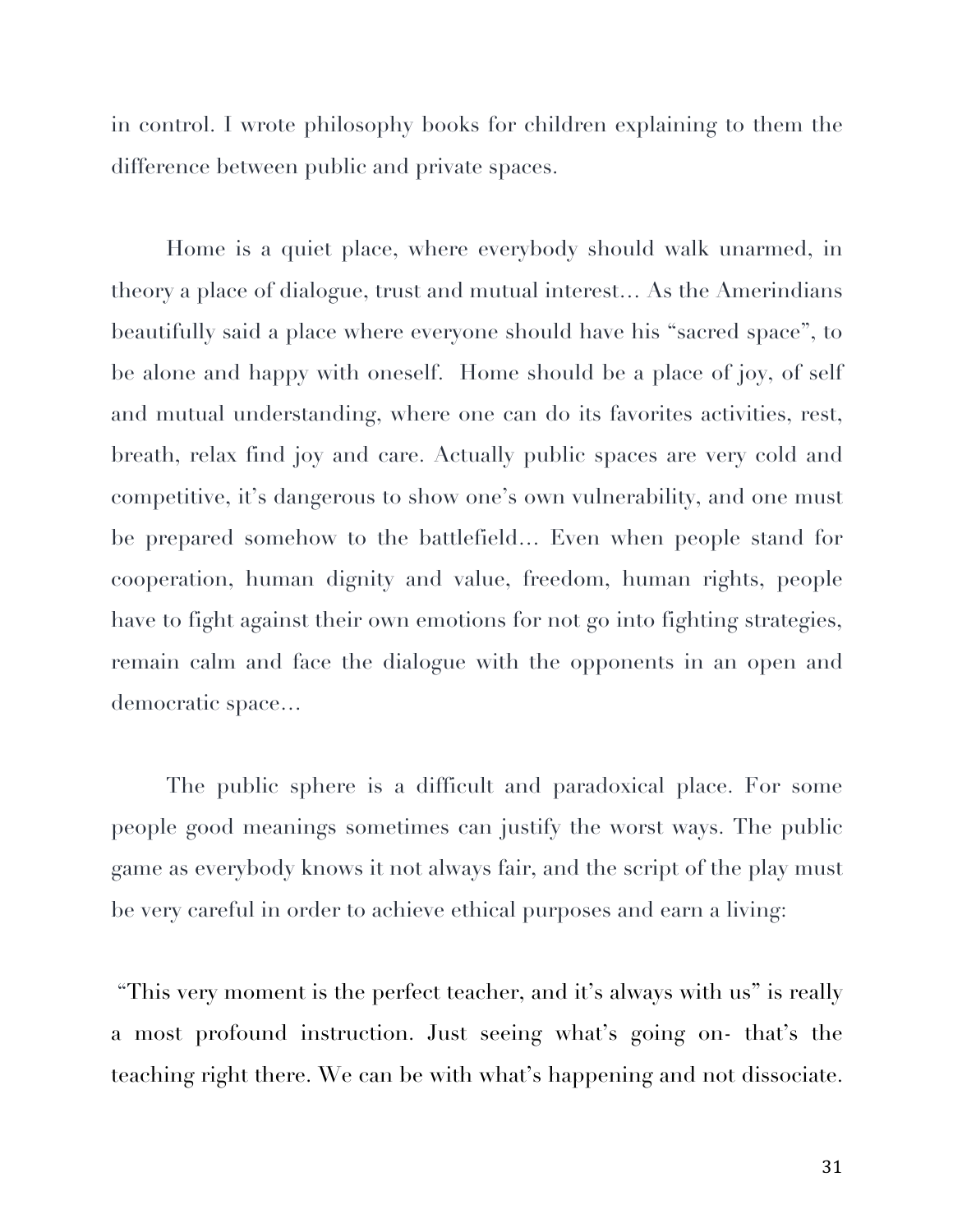Awakeness is found in our pleasure and our pain, our confusion and our wisdom, available in each moment of our weird, unfathomable, ordinary everyday lives." <sup>39</sup>

### **Part II THE PLASTICITY OF THE LEARNING SCRIPT**

*"If one is interested in another, then one does not hurt the other."40*

### **1) TRUTH AND HUMAN DEVELOPMENT**

**"We will be interested in not hurting one another, therefore we will make clearer judgments about whether expressing emotion would do all persons involved more harm than good."41** P.<sup>47</sup>

This is what it should happen in the learning process, especially when one's express a learning disability script. When we give new information it is in order to help someone, this information is only useful if it doesn't diminish him or her, if it allows him or her to solve a problem that he or she is failing to solve. If the truth helps the person to succeed during one's learning process, then, we can say that this truth is deeply "true". If the information is given with interest and affective attunement it will surely encourage the learning process. But when one intentionally

<sup>39</sup> PEMA CHODRON in WHEN THINGS FALL APART, Heart advice for difficult times Ed. Shambhala, Boston, 2000

<sup>&</sup>lt;sup>40</sup> LYNCH, ibidem 2 p.141

<sup>&</sup>lt;sup>41</sup> LYNCH Brian, M.D *Knowing your emotions*, Ed. Interest Books, Inc., Chicago, USA, 2010 p, 47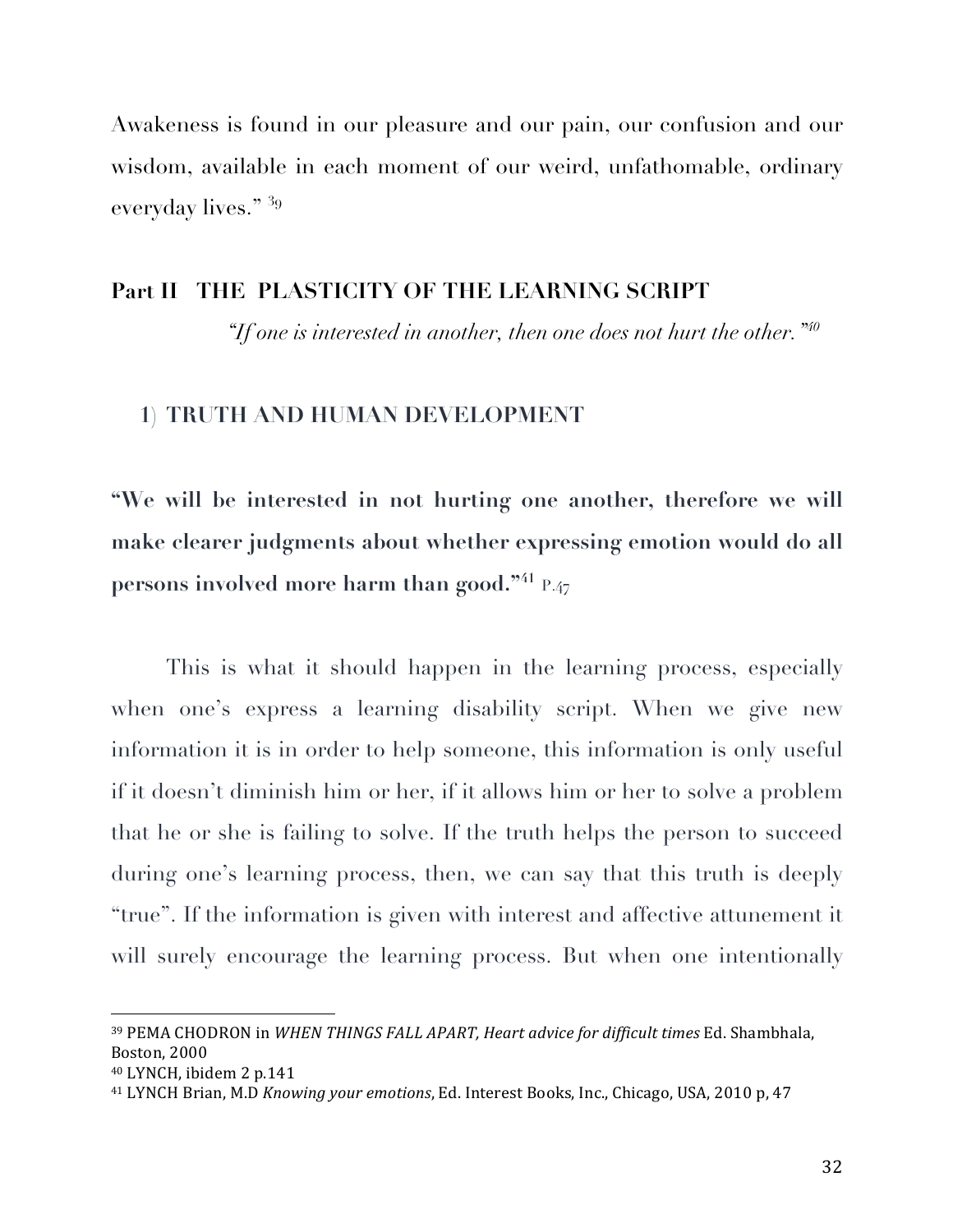scares or shames somebody in the name of his "pretending truth", one is using the information and the power knowledge gave him - that is maybe wrong or partly wrong- in order to maintain a domination over him or her, and not to transfer a knowledge that could help the person to gain more freedom. The way the new information is given, during the learning process, can be a startle for interest and joy-excitement or on the contrary awake painful shame, dissmell and disgust and a self-punishment process. The connection between the plasticity of our emotions and the learning process is a crucial factor to encourage evolution in the situation of a learning disability script. In fact our emotions have to "mute" so that we are able to transform and overcome a learning disability script into a script that allow us to go on. We need to overcome shame, disgust and dissmell, the feeling of being somehow rejected through the label "bad" or " wrong" thanks to the experience of mutual interest and affective attunement.

### **2) THE PRESENCE OF THE SOUL BODY**

**"Having people around you with whom you can begin to express emotion in more modulated and healthy ways will heal the brain."42**

According to the transdisciplinary research, Art, Sciences and Philosophy are interconnected. There are indeed several paths to express and understand our emotions, the Art path, the Yoga path, the

 $42$  Ibidem 1 p.47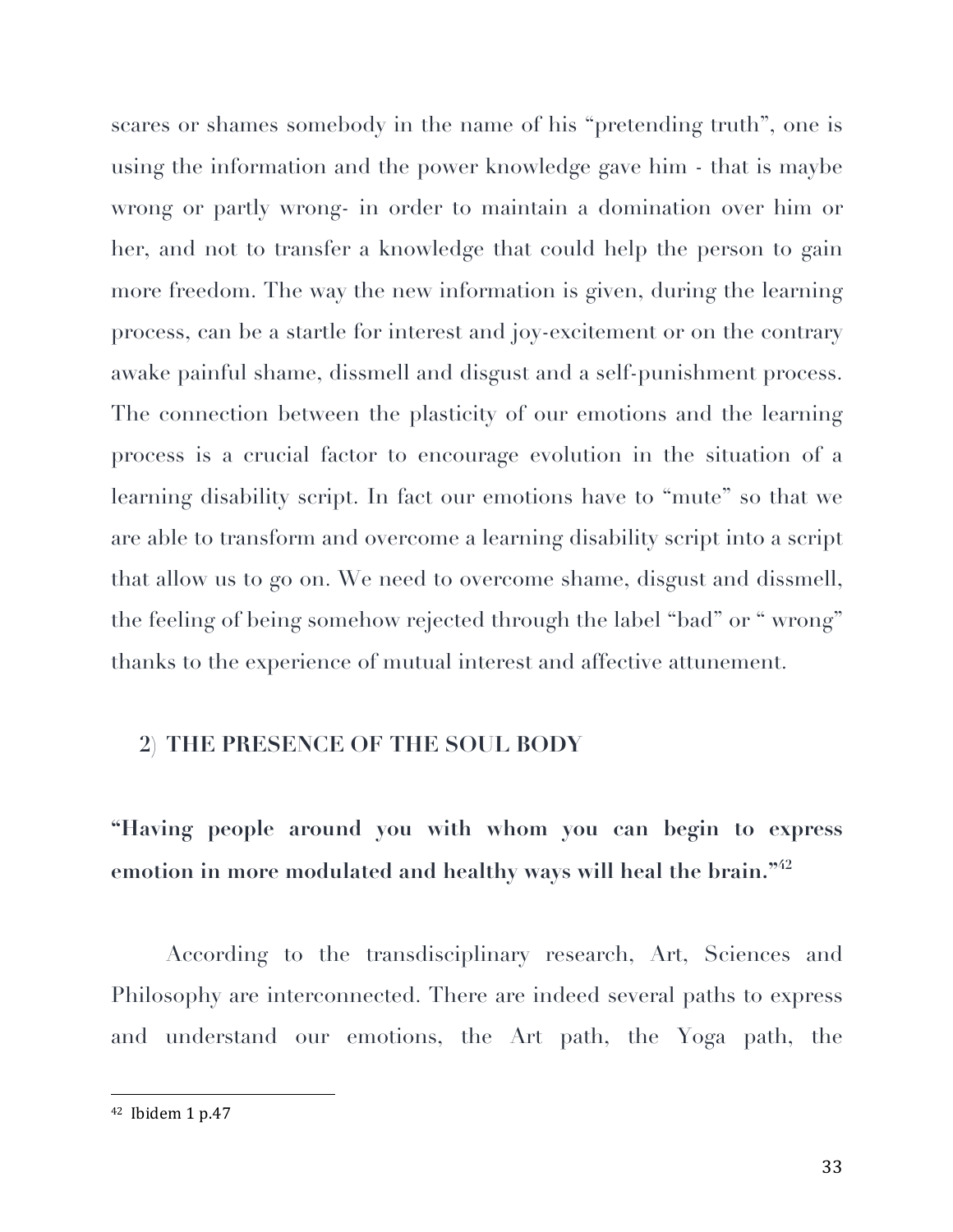philosophical or spiritual path, and the therapy path, the affect psychology path… Those paths are today closely interdependent; they refer to a " soul body" approach in which all those knowledge's are nowadays more and more transdisciplinary connected. They all encourage an emotional plasticity, the ability to change the script: to let go the old, and to let come the new. Of course it is very difficult to change a learning disability script alone. The fact of experiencing success instead of failure in new learning situations, sometimes in a new context, with different persons, a context of mutual interest, shared joy and fully understanding, will be very important to evolution.

More and more schools are interested in applying methods issued from the Science of Education research field; were students are involved in the learning process, and considered as actors of the play and not reduced to repeat a script they don't really understand and becomes boring, and affective attunement begins to be part of a new script in the scholar context.

However, periods of calm, the capacity of being alone and to develop an inner life in order to change the perceptions of oneself is also very important in the field of the plasticity of emotions. The meditation path can be very helpful to let go the label "bad", and let come the label "learning", to let go the shame belonging to our past memory feelings, and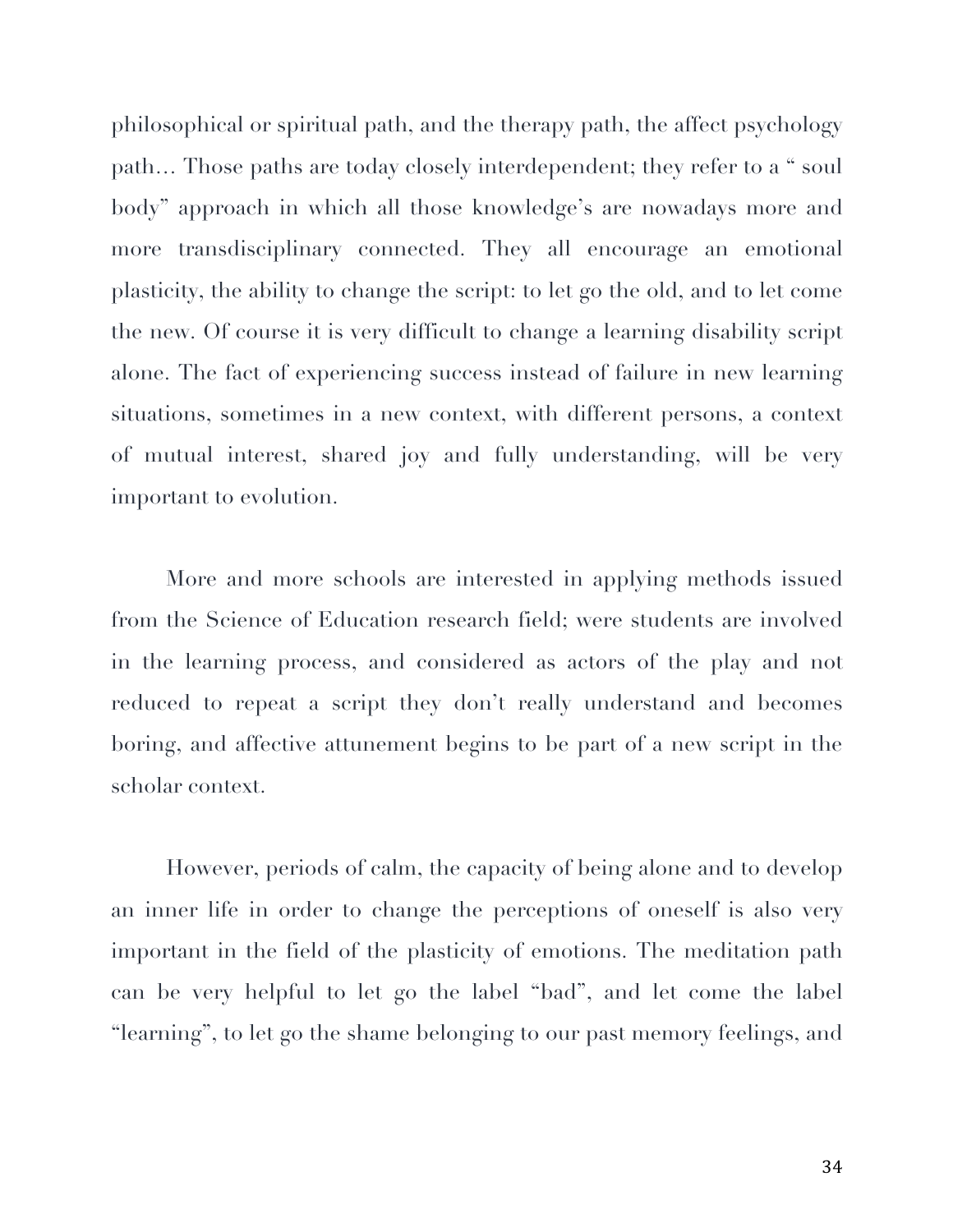let come the affective attunement that allows interest and joy to be again part of the script.

**" (…) Everything, including ourselves, is eternally changing."43**  Being fully present to our emotions, sense the shame, the fear, the guilt, the dissmell, the disgust, let them be present is important to be able to transform those emotions:

 *"Our feelings play a very important part in directing all of our thoughts and actions. In us, there is a river of feelings, in which every drop of water is a different feeling, and each feeling relies on others for its existence. To observe it, we just sit on the bank of the river and identify each feeling as it surfaces, flows by, and disappears.* 

*There are tree sorts of feelings- pleasant, unpleasant and neutral. When we have an unpleasant feeling, we may want to chase it away. But is more effective to return to our conscious breathing and just observe it, identifying it silently to ourselves:* "Breathing in, I know there is an unpleasant feeling in me. Breathing *out I know there is an unpleasant feeling in me. Calling by its name such as "anger", "sorrow", "joy" or "happiness", helps us identify it clearly and recognize it more deeply.*

 $43$  ibidem 1 p.49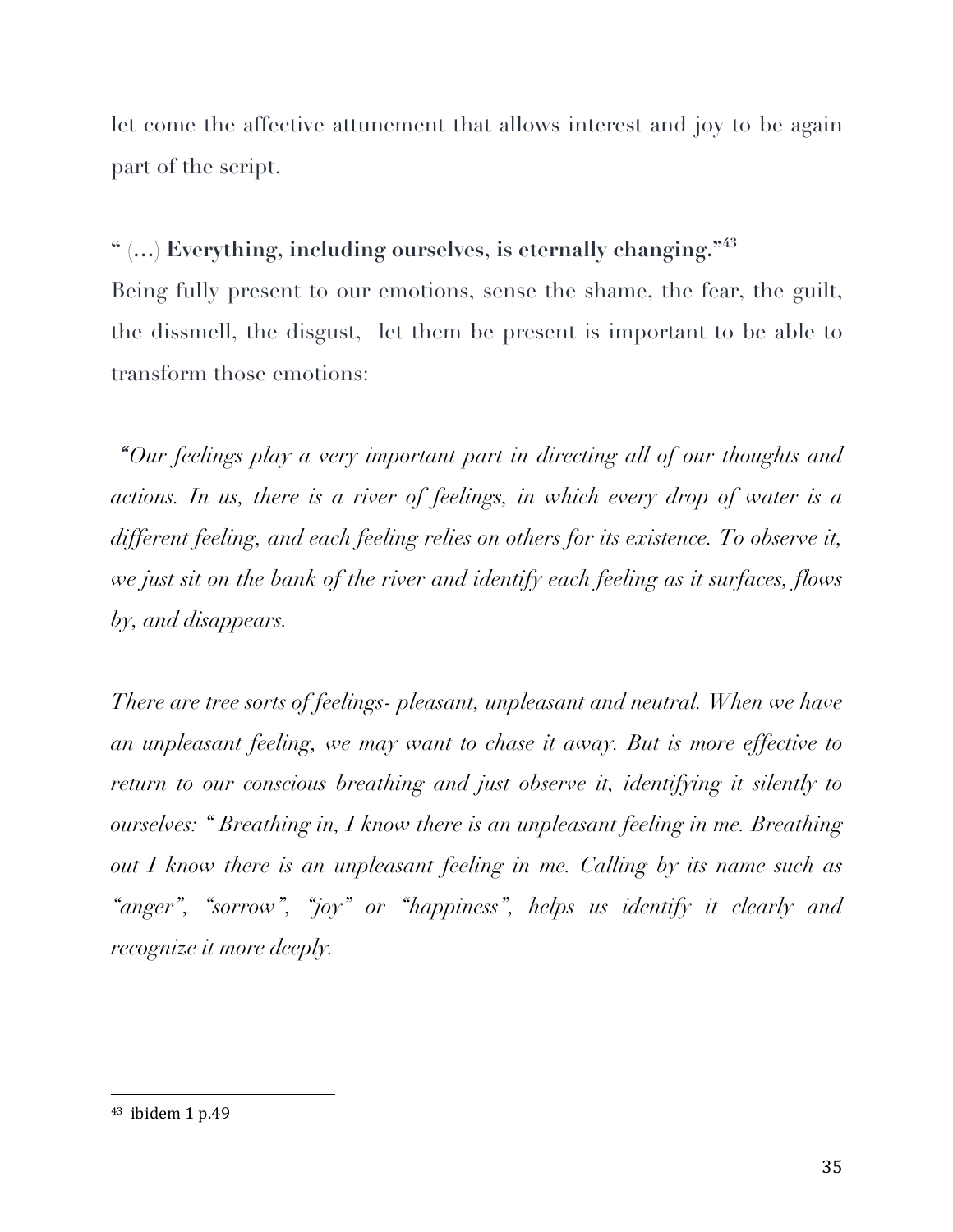We can use our breathing to be in contact with our feelings and accept them. If *our breathing is light and calm- a natural result of conscious breathing- our mind and body will slowly become light, calm and clear. Mindful observation is based on the principle of non-duality: our feeling is not separate from us or caused merely by something outside us, our feeling is us, and for the moment we are that feeling. We are neither drowned in nor terrorized by the feeling, nor do we reject it. Our attitude of not clinging to or rejecting our feelings is the attitude of letting go, an important part of meditation practice.*

*If we face our unpleasant feelings with care, affection, and nonviolence, we can transform them into the kind of energy that is healthy and has the capacity to nourish us. By the work of mindful observation, our unpleasant feelings can illuminate so much for us, offering us insight and understanding into society and ourselves."44*

We can refer **to " many levels of acceptance**"<sup>45</sup>, of openness, of generosity towards ourselves and the others. In fact there are many levels of acceptance because there are many levels of perception, when one reaches the level of understanding, one's opens his heart and his mind, and it is not simply in a cognitive level or in an emotional level, one's matches both… Most often **"We and our minds and bodies did the best** 

<sup>&</sup>lt;sup>44</sup> Thich Nhat Hanh in Peace is every step, the path of mindfulness in Everyday life, Ed. Batam Books USA 1991 p.51,52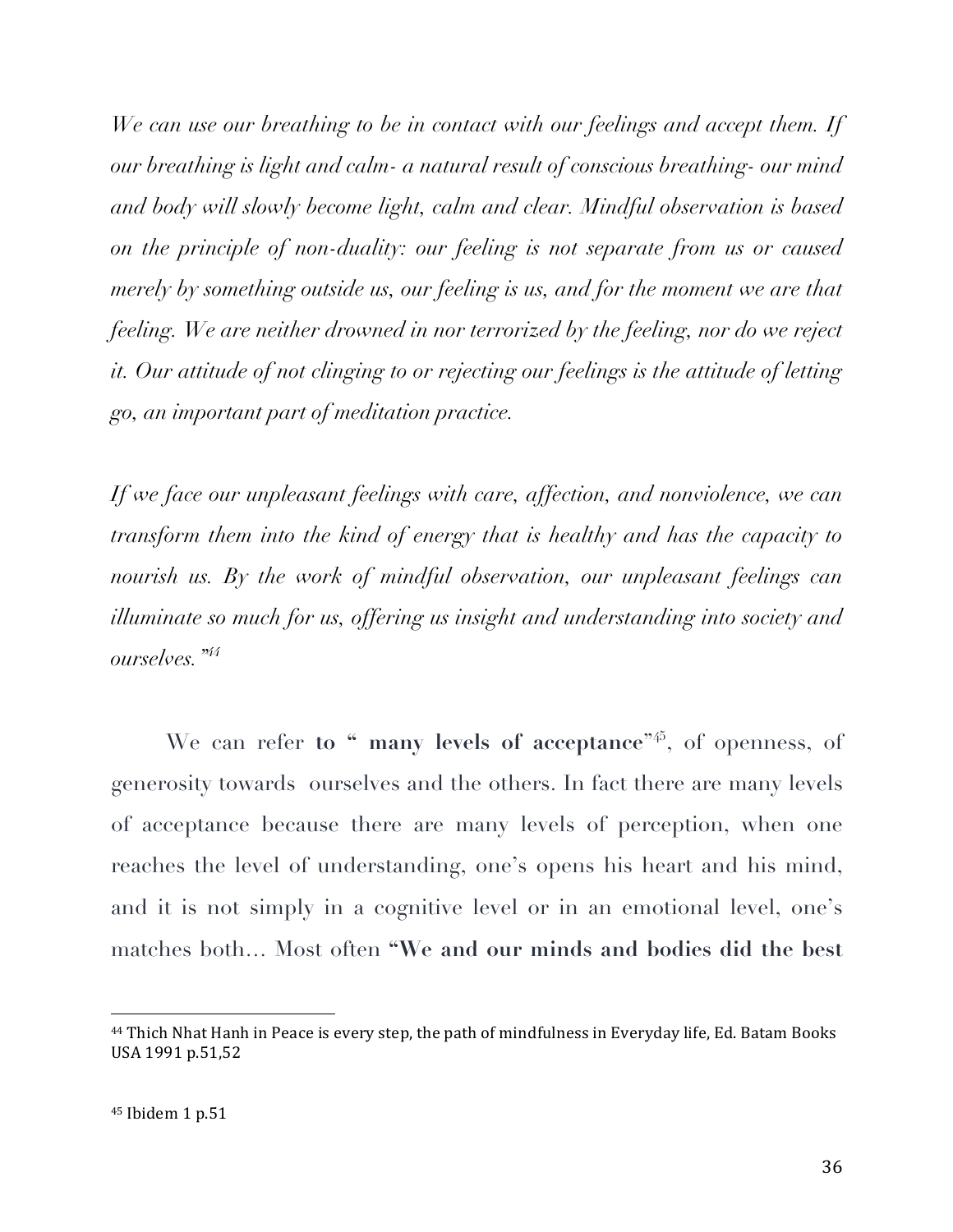**they could under the circumstances" <sup>46</sup>**There is not a parent, not a teacher, nor a student who don't attempt their best in a learning process. But sometimes, not intentionally, their best is consider as the worst…So we have to work out with the meaning of the script that guides the whole learning process, thanks to our emotional plasticity in order to figure how to change a learning disability script into a script of learning together, of sharing again joy and mutual interest.

According to Dr. Lynch: **"The two major emotions are interest and shame47: "I think we tend to avoid pain of emotional hurt at all costs. When people feel hurt they have four basic ways of avoiding and denying emotional hurt, no matter how small or how large. These four ways are 1) to go away; 2) to attack ourselves: blame ourselves. 3. To attack others; To avoid, by medicating ourselves with drugs or alcohol, or sleeping, or working to hard, or by the thousands of other distraction we invent."** Even **"Fighting is a distraction".**

The other issue is changing the script through our emotional plasticity, establishing a soul and body connection, thanks to activities such as meditation or also the Art path. Giving the person the opportunity to decelerate, re-think and transform his perceptions of the others, or of themselves. Thanks to this openness dialogue may externally happens.

<sup>46</sup> Ibidem 1 p.51

 $47$  ibidem 1 p.53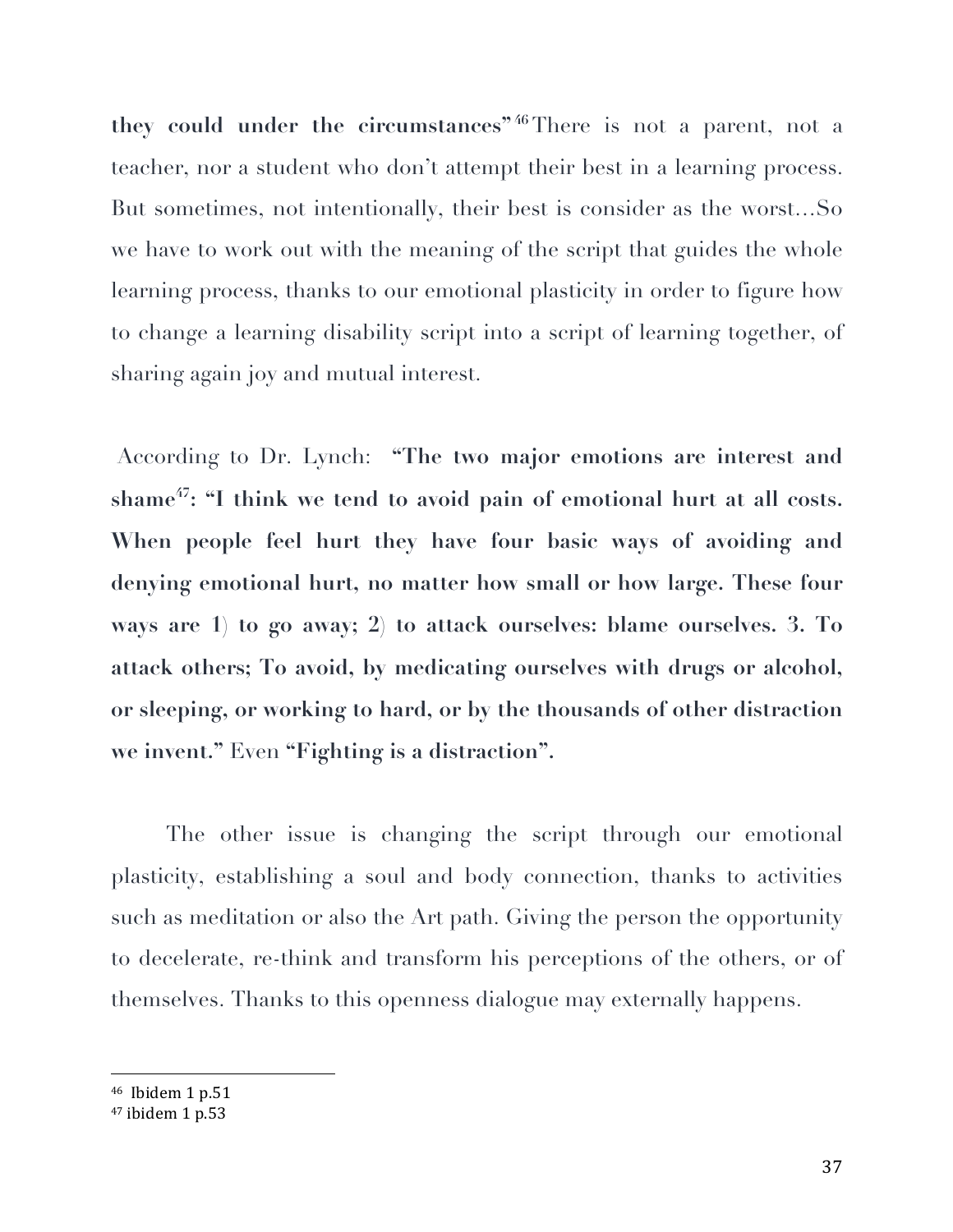Wisdom is not simply being ready to accept new information: we need to open our heart for the one we are giving the new information, we need mutual trust, we need " affective attunement", emotional and cognitive skills so that the new information can really brings evolution and joy.

# **2) A STIMULUS, A FEELING, A NEW EVALUATION, A DIFFERENT RESPONSE: THE ART BODY**

**"***Reason does what emotion asks***"48.**

**We should start to employ the key emotion of interest to help us know those and ourselves dearest to us."49**

Following my researches about the non intention self evaluations, the process of under evaluating (I am bad) or over evaluating (I am the best), through diminishing or idealizing oneself, is part of the learning disability script. For instance, while facing a failure (the stimulus) we feel disgust and shame (the emotion), we evaluate that we are bad (non intentional evaluation based on our biographical complex memoryfeelings). However while facing failure we can learn with the help of others and a meditation process to change our emotions, our evaluation, and our response, thanks to our mind plasticity. We can while facing a

<sup>48</sup> LYNCH, ibidem, p.194

<sup>&</sup>lt;sup>49</sup> LYNCH ibidem p.70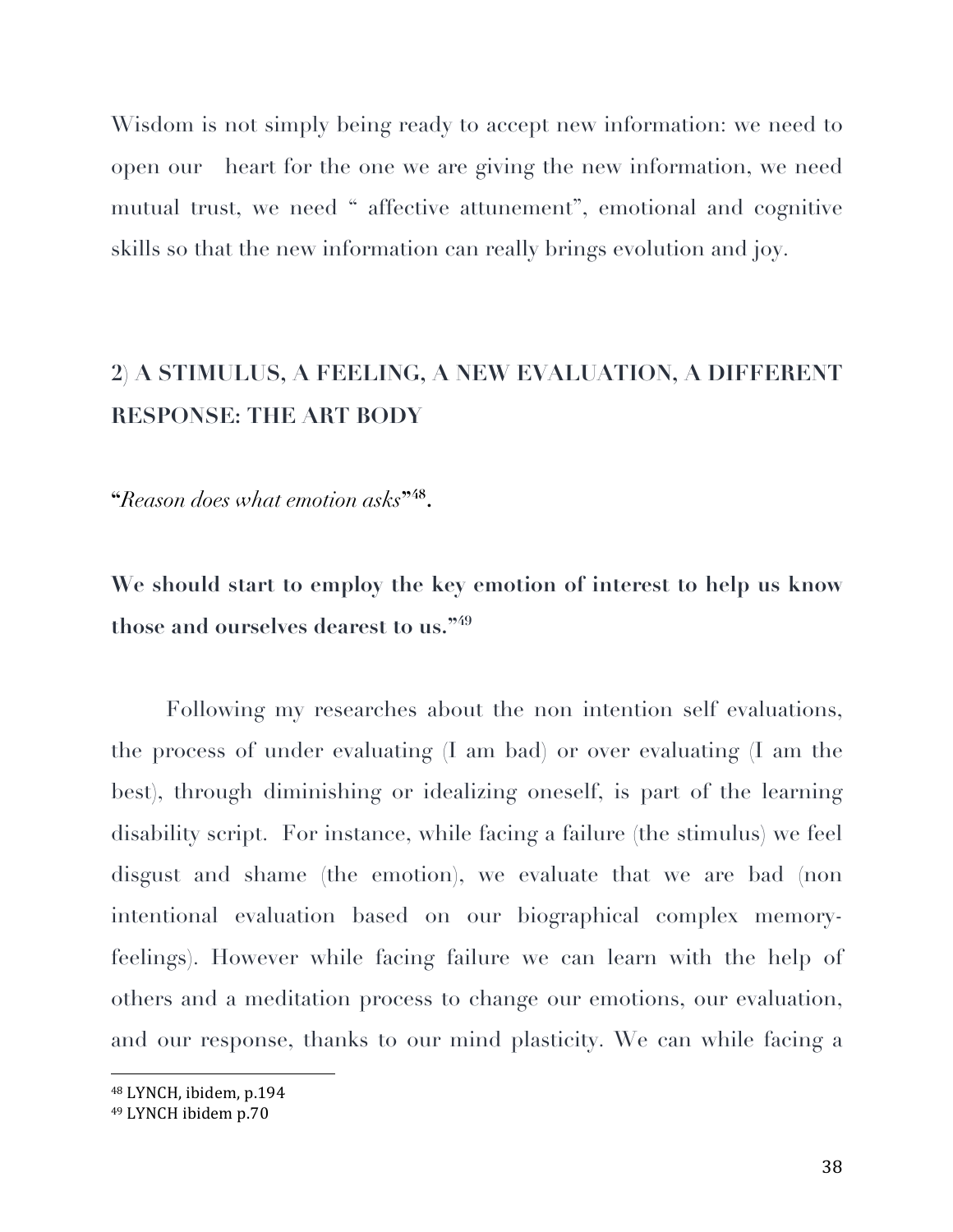failure, remain neutral and calm, evaluate: I am in a learning process and change the response: what can I do in order to understand my mistake and how can I change the script in order to succeed?

In fact **"When we are both calm we will come to be able to create new habits based on mutual interest that will lead to more and more times when will be able to help each other turn bad scenes into good ones we so dearly wants."50**

Again calm is a very important condition in order to improve the plasticity of emotions in the process of changing the script of the play.

### **"The little things are symbols for the bigger things"51**

According to my research the not intentional attitudes, driven by emotions and that might hurt oneself or the other and leads to attack, self attack, avoidance or withdraw, have dreadful consequences through negative evaluations, we under evaluate ourselves, and we interrupt the learning or the teaching process. So we must be very careful before we criticize someone during a learning process, and we must be very careful also with our self-punishing affects of shame and guilt while we fail. Personally in my classes I chose to show to the students how they could succeed focusing on their achievements or their inner abilities instead of pointing out mistakes. I use to work with " success indicators" in order to help them to achieve their goal. My evaluation process was also very

<sup>&</sup>lt;sup>50</sup> LYNCH, ibidem, p.95

<sup>&</sup>lt;sup>51</sup> LYNCH ibidem p.73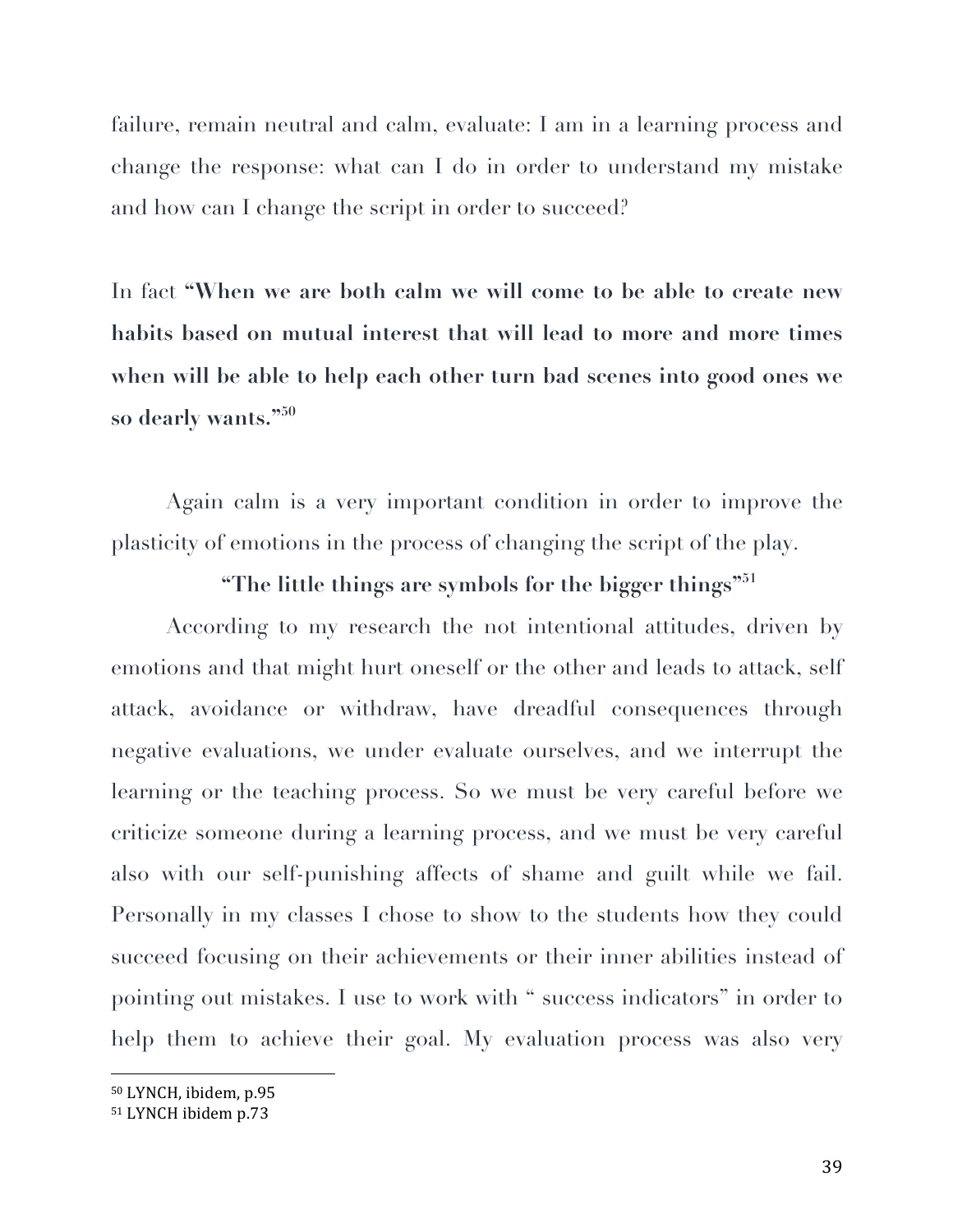careful: we used to evaluate three times the same exam, until they succeeded, because learning involves a lot of repetition, and demand second chances.

### **"The little things and the big things are nevertheless very connected"52**

The consciousness of not intentional attitudes is a consciousness of the importance of the little thing and their impact on the big things. Evaluation can do a lot of damage in the learning field, and I guess in the mental health of a person. There is a very important connection between evaluation, memory and emotion.

### **"Interest often involves forgiveness"53.**

Mutual interest implies changing the way in which you evaluate yourself and the others and the importance of our not intentional attitudes should be discussed with persons aware of the possibility of changing, as therapists, educators, scientists, and philosophers…

We have to change the script together of

**"A self-punishing machine that traps one in a shame bind."54** p.96 **(…) « we are not only our memory : we do indeed have reason. We can learn and reason, and work with our memories and add to our** 

<sup>&</sup>lt;sup>52</sup> LYNCH ibidem. P.74

<sup>53</sup> LYNCH, ibidem, p. 84

<sup>54</sup> LYNCH, ibidem, p.91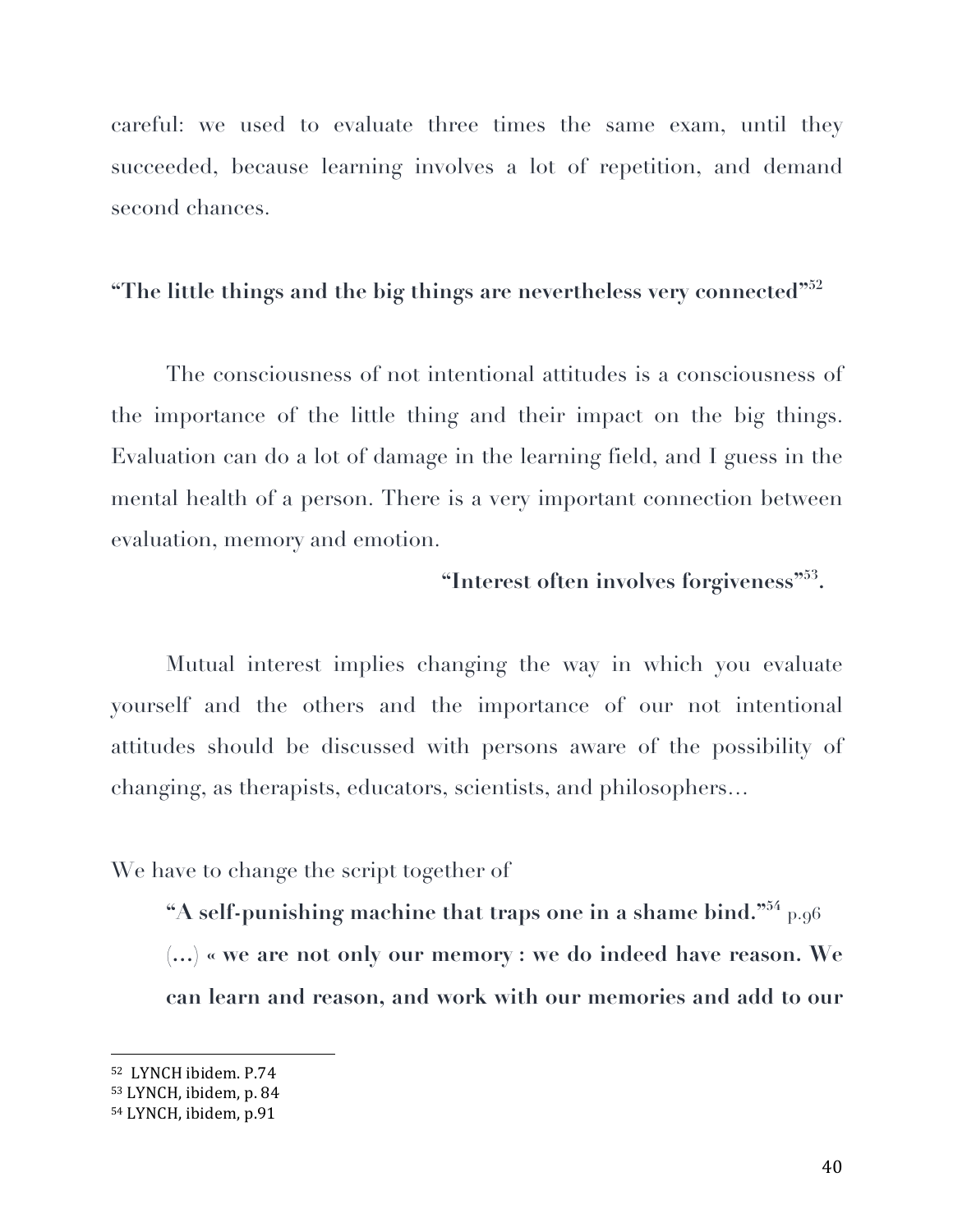**memories and learning through the here and now. We will learn and reason much better if we pay attention to the feelings associated with our memories. »55**

In the learning field we have to act in the label "bad" or "the best" associated to feelings of shame and pride and associated to our memories:

- 1) **Maximize positive interpersonal emotion.** Through a fair and formative evaluation; one that allows people to achieve one's goals, for instance in the ethical field with shared interest and enthusiasm.
- 2) **Minimize negative interpersonal emotion**, avoid shaming critics, moved by emotions of guilt, shame, disgust, dissmell, avoid selfpunishment affects in order to please others.

## **3) Minimize the inhibition of interpersonal emotion,**

Have a neutral field, where express our true emotions: a sacred space as described by the American Indians, safe and calm, a meditative space, that allows the open dialogue, affective attunement and mutual interest in order to repair the damages of a learning disability script.

 <sup>55</sup> LYNCH, ibidem, p.101 LYNCH,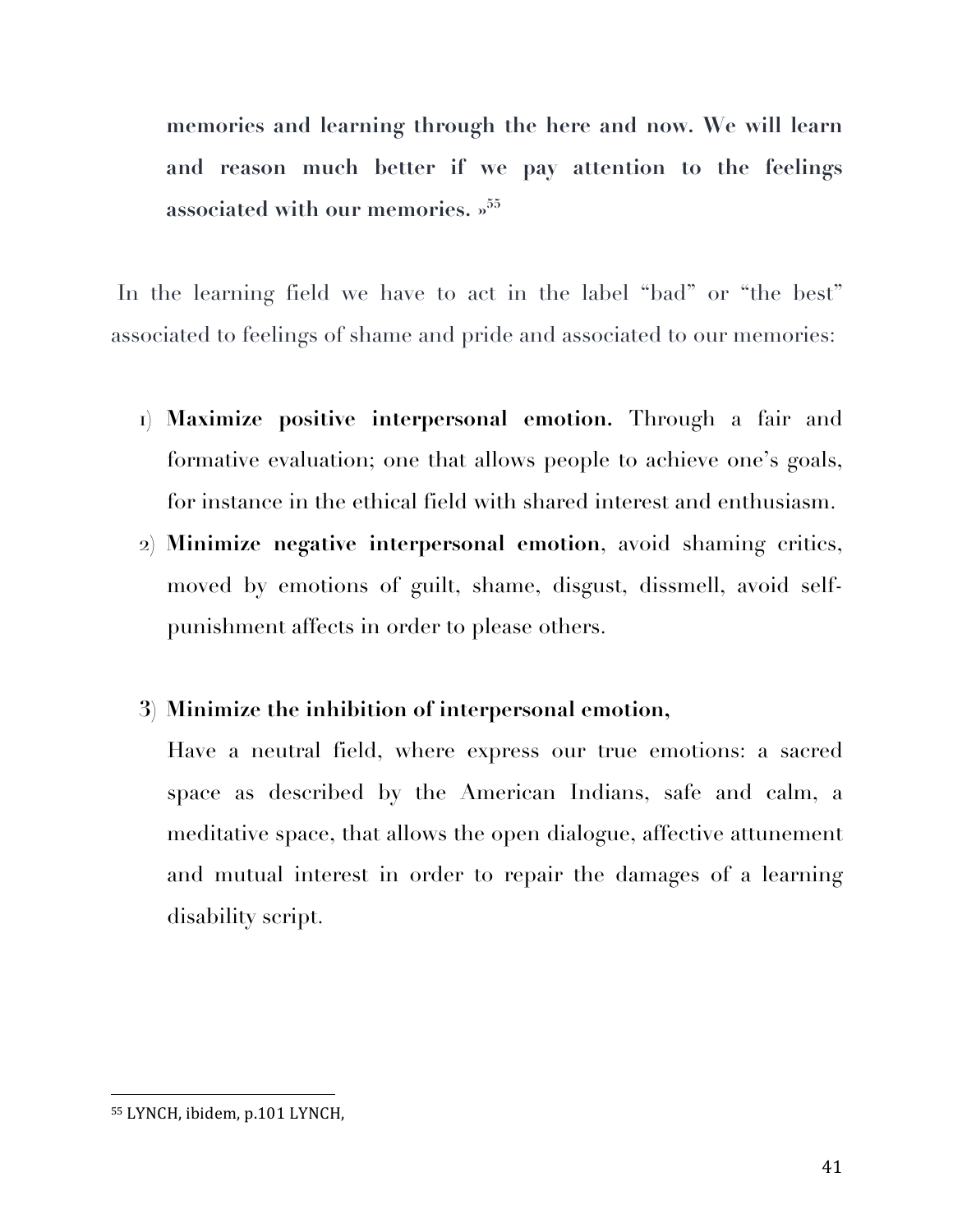**4) Institute effective interpersonal processes that allow the first three rules to be used:** change our relationship to the evaluation procedure.

If we feel safe then we will be able to experience the plasticity of emotions and change the disability learning script. This is what I call " the ART BODY", a soul body capable of creating a new vision about him, her and others, that allow the persons to learn together.

## **"I solve a problem by**

- **a. defining it**
- **b. evaluating it**
- **c. moderating it**
- **d. controlling it."56**

So we could say that in order to achieve the plasticity of the learning script, that we need to recognize the labels that are due to self- punishing affects, based on our biographical complex memory feelings, and thanks to our mind plasticity and the help of others through successful experiences modifies the label "bad" or " the best" in to the label "learning"

<sup>&</sup>lt;sup>56</sup> LYNCH, ibidem, p.101